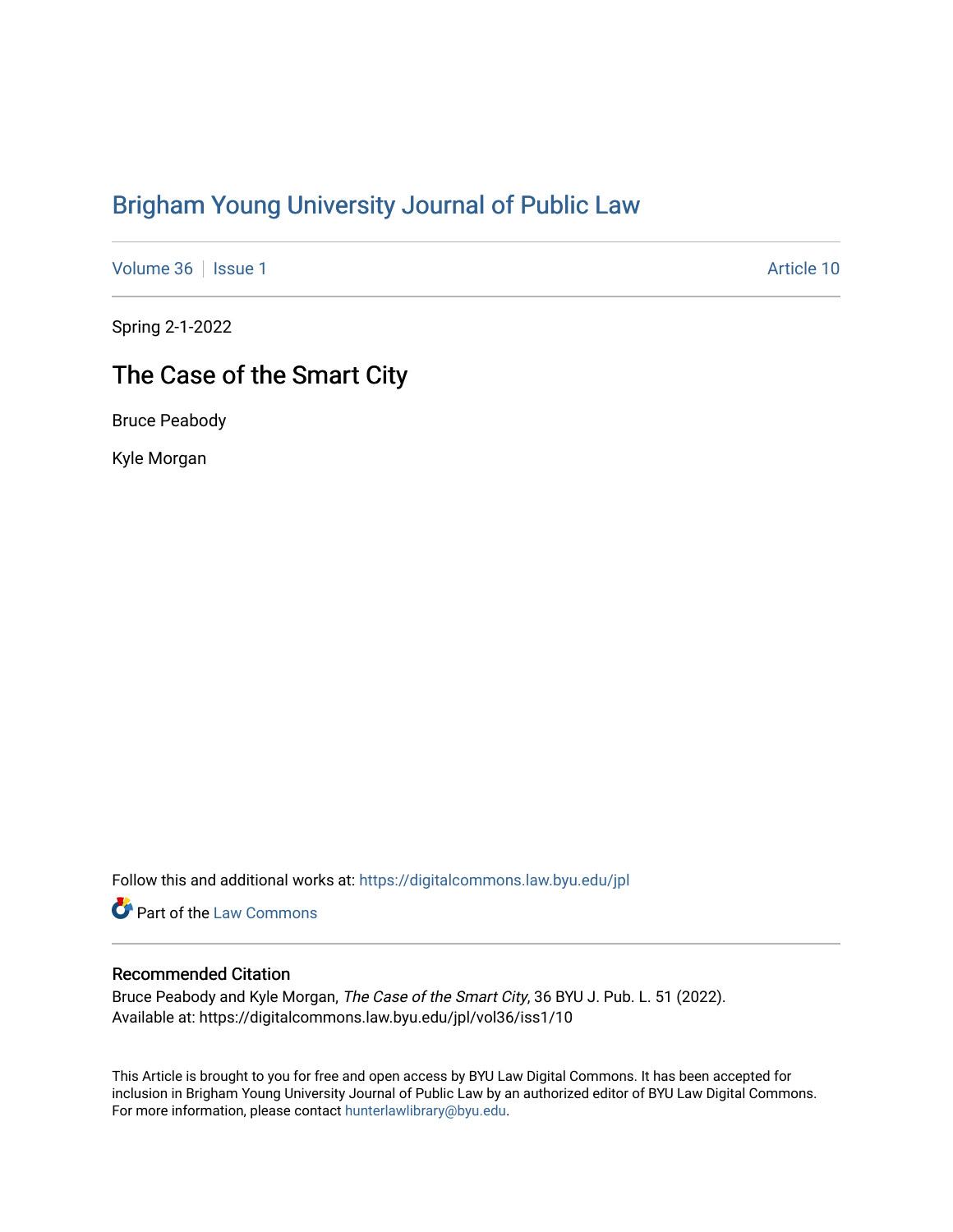# The Case of the Smart City

#### *Bruce Peabody\* & Kyle Morgan\*\**

#### ABSTRACT

*January 7, 2021, marked the seventy-fifth anniversary of* Marsh v. Alabama*, the case in which the Supreme Court of the United States extended the protections of the First and Fourteenth Amendments to a privately held "company town." This article makes the case that the longstanding* Marsh *precedent, and the basic jurisprudential framework it set out, remain important in working through twenty-first century problems regarding public-private partnerships and their impact on constitutional rights. We bring this old ruling into our new century by extrapolating a hypothetical legal controversy from legislation currently under consideration in the states. Thus, the heart of our analysis involves an imagined case (and the resulting, imagined judicial opinions) arising from a potential bill that has not yet become law. This speculative approach is an effective way to think through, in advance, stubborn and emergent questions about the constitutional nature and limits of private actions that emulate government functions.* 

January 7, 2021, marked the seventy-fifth anniversary of *Marsh v. Alabama*. 1 In its 1946 opinion, the Supreme Court of the United States ruled that Grace Marsh, a Jehovah's Witness, was protected under the U.S. Constitution in distributing religious literature on the sidewalk of Chickasaw, Alabama. At the time, Chickasaw was a "company town" that is, a territory or municipality "dominated by one large business" that had assumed many of the functions and operations traditionally provided by state, county, or local governments.<sup>2</sup>

<sup>\*</sup> Professor of Government and Politics, Fairleigh Dickinson University, Madison, New Jersey; B.A., 1991, Wesleyan University; Ph.D., 2000, University of Texas at Austin. The authors thank the editorial team of the *Brigham Young University Journal of Public Law;* Abagail Belcastro and Madelyn Ferrans for their comments and suggestions on earlier versions of this piece; and M.T. Anderson, Max Barry, and John E. Finn for inspiration.

<sup>\*\*</sup> Assistant Professor of Political Science, Francis Marion University; B.A. 2011 Fairleigh Dickinson University; Ph.D. 2020 Rutgers University.

<sup>1.</sup> Marsh v. Alabama, 326 U.S. 501 (1946).

<sup>2.</sup> Shaun Richman, *Company Towns Are Still with Us*, THE AM. PROSPECT (Mar. 21, 2018), https://prospect.org/economy/company-towns-still-us/. The *Marsh* Court did not provide a definition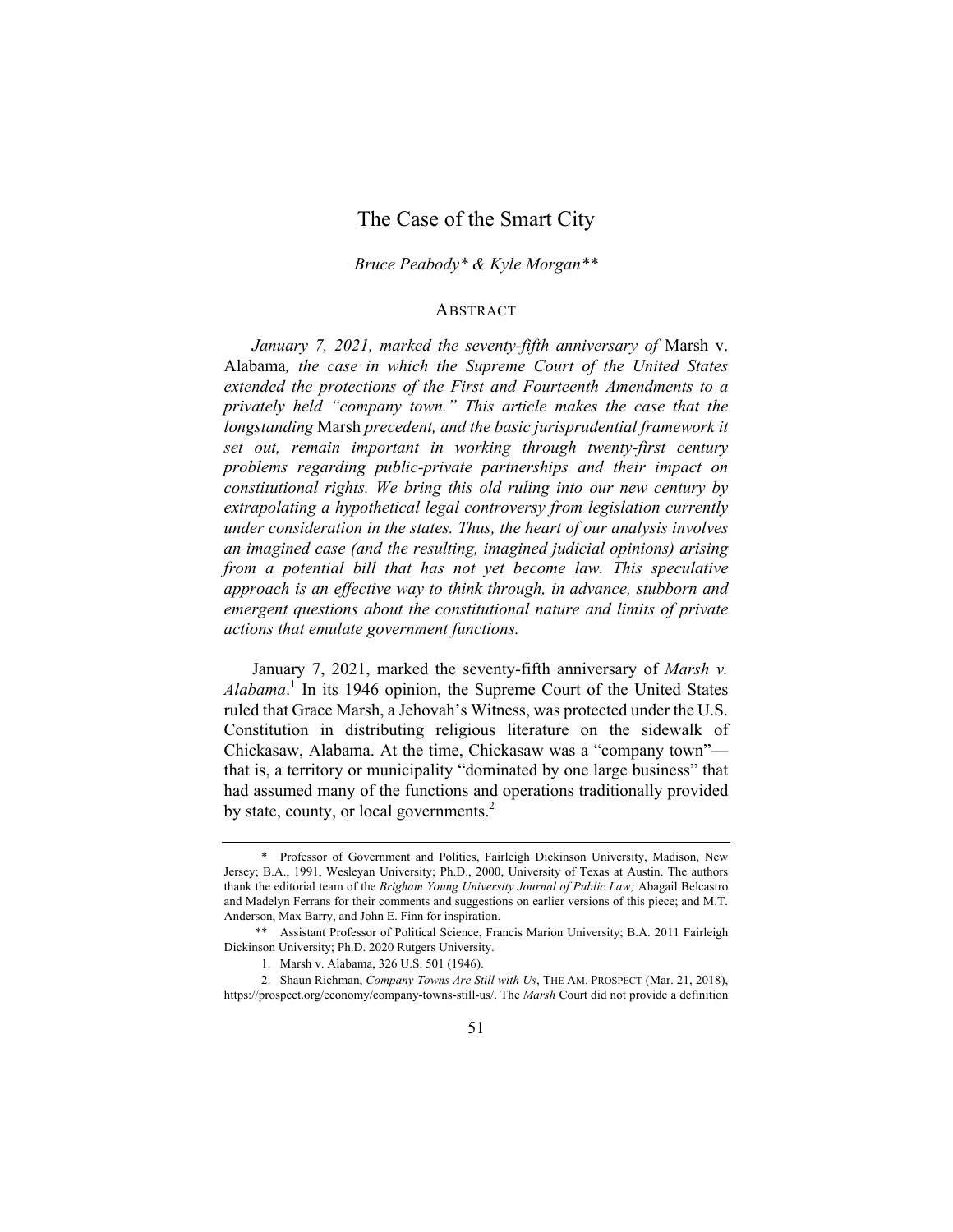This article makes the case that the longstanding *Marsh* precedent, and the basic jurisprudential framework it set out, remain important in working through twenty-first century problems regarding how we think about public-private partnerships and their impact on constitutional rights. Our take on these issues is somewhat novel. We do not survey existing scholarly paradigms, engage in a detailed exegesis of recent and representative cases, or advance a singular new theory to grapple with the problems at *Marsh's* center. Instead, we bring this old ruling into our new century by extrapolating a hypothetical legal controversy from legislation currently under consideration in the Nevada legislature.<sup>3</sup> Thus the heart of our analysis involves an imagined case (and the resulting, imagined judicial opinions) arising from a potential bill that has not yet become law (as of the writing of this article).

We believe this speculative approach is an effective way to think through, in advance, stubborn and emergent questions about the constitutional nature and limits of private actions that emulate government functions. Among other benefits, our orientation balances the theoretical and the particular. We avoid getting ensnared in the details (and associated politics) of any single legislative proposal, while still offering a level of specificity regarding (again, largely invented) facts and legal issues, allowing us to fashion plausible judicial opinions.

### I. BACKGROUND

Among other implications, *Marsh* sketched some of the outer limits of the U.S. Constitution's state action doctrine, the legal principle that most constitutional protections curb only government actors, institutions, and policies. While the Court conceded that Chickasaw was a privately held, "company-owned town"<sup>4</sup> and that Marsh's actions were "contrary to the wishes of the town's management,"<sup>5</sup> she was nevertheless permitted to share her ideas and writings because the town did "not function differently from"<sup>6</sup> traditionally governed municipalities. As the Court elaborated, the

of a "company town" (or even use that specific phrase). Hardy Green argues that company towns tend to fall into two models: those focused on profits and those based on a more "utopian" vision of "ideal communities." HARDY GREEN, THE COMPANY TOWN: THE INDUSTRIAL EDENS AND SATANIC MILLS THAT SHAPED THE AMERICAN ECONOMY 4–5 (2010).

<sup>3</sup>*. See Nevada Bill Would Allow Tech Companies to Create Governments*, ASSOCIATED PRESS (Feb. 4, 2021), https://apnews.com/article/legislature-legislation-local-governments-nevadaeconomy-2fa79128a7bf41073c1e9102e8a0e5f0.

<sup>4</sup>*. Marsh*, 326 U.S. at 502.

<sup>5</sup>*. Id.*

<sup>6</sup>*. Id.* at 508.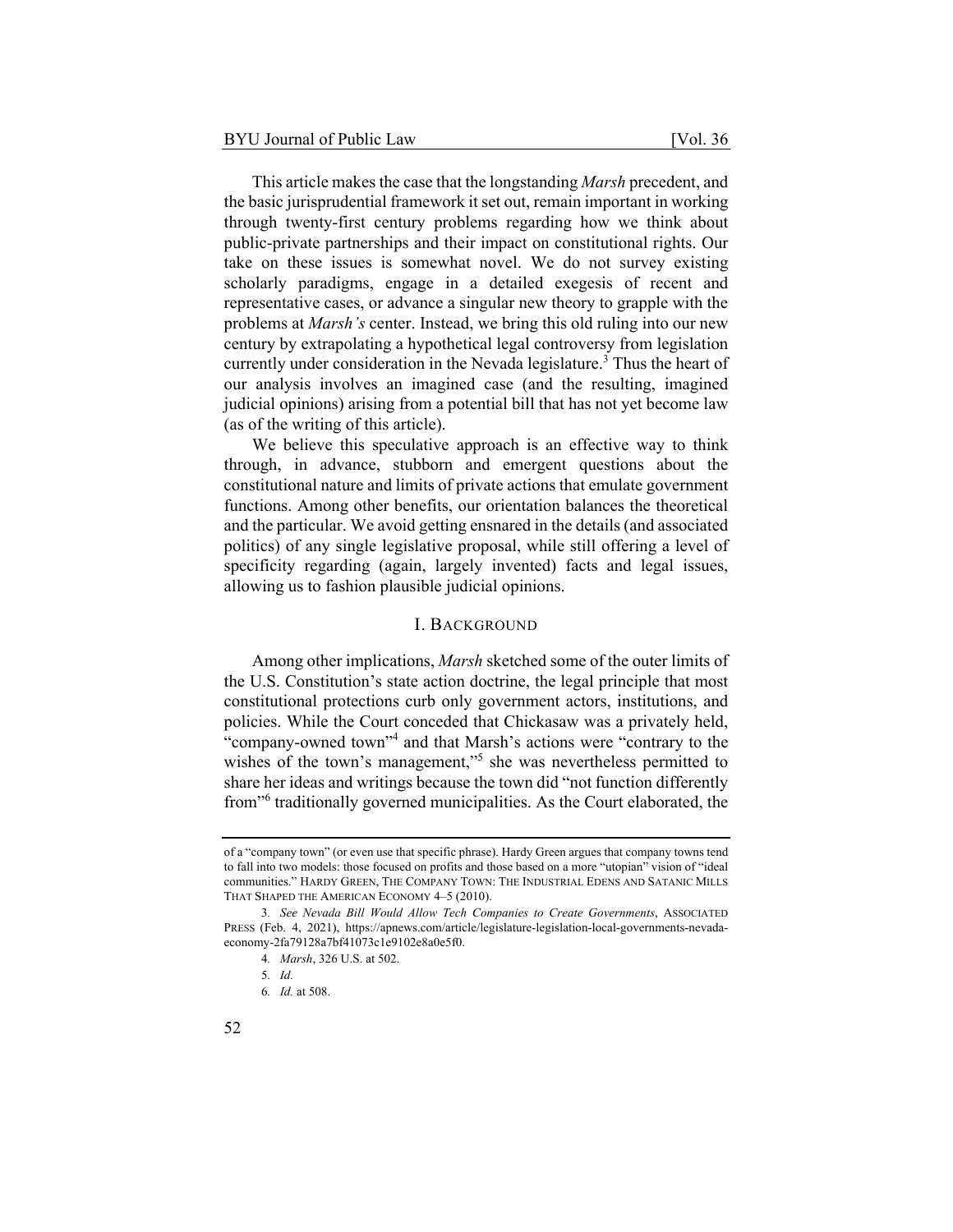"managers appointed by the corporation cannot curtail the liberty of press and religion of ... people consistently with the purposes of the Constitutional guarantees."<sup>7</sup> In extending constitutional protections to a private entity, the Court seemed to embrace functional analysis over more formalistic line-drawing.8

While the state action doctrine has received a great deal of judicial and scholarly attention,<sup>9</sup> historical developments (including the near disappearance of company towns resembling the one featured in *Marsh*) and the Court's subsequent case law arguably cast the case's ongoing significance into some doubt.<sup>10</sup> As the Court itself noted in *Lloyd Corp. v. Tanner,*11 in extending constitutional safeguards to a private entity, *Marsh* may represent an unusual exception to the supposedly bright lines of the state action doctrine insofar as the company in Chickasaw "was performing the full spectrum of municipal powers[,] and stood in the shoes of the State."12 In more recent cases the Court has held that private venues (such as shopping malls) that open their doors for general public use and congregation do not necessarily fill the "shoes" of the state and thereby assume obligations to protect constitutional civil liberties.<sup>13</sup>

10*. See* THE COMPANY TOWN: ARCHITECTURE AND SOCIETY IN THE EARLY INDUSTRIAL AGE 3–14 (John S. Garner ed., 1992) ("Most company towns appeared between 1830 and 1930 during the early industrial age . . . ." *Id.* at 3.); Kristine Bowman, Marsh v. Alabama *(1946)*, MIDDLE TENN. ST. UNIV.: THE FIRST AMEND. ENCYC. https://www.mtsu.edu/first-amendment/article/571/marsh-valabama (last visited Sep. 19, 2021) ("The 'company town' is largely a thing of the past . . . .").

<sup>7</sup>*. Id.*

<sup>8</sup>*. See* John Fee, *The Formal State Action Doctrine and Free Speech Analysis,* 83 N.C. L. REV. 569, 583 (2005); *cf.* Flagg Bros., Inc. v. Brooks, 436 U.S. 149 (1978) (affirming an essential distinction between public and private acts).

<sup>9</sup>*. See generally* Paul Brest, *State Action and Liberal Theory: A Casenote on* Flagg Brothers v. Brooks, 130 U. PA. L. REV. 1296, 1330 (1982) (criticizing the state action doctrine as inconsistent); Erwin Chemerinsky, *Rethinking State Action,* 80 NW. U. L. REV. 503 (1985) (calling for the end of the state action doctrine); Julian N. Eule as completed by Jonathan D. Varat, *Transporting First Amendment Norms to the Private Sector: With Every Wish There Comes a Curse,* 45 UCLA L. REV. 1537 (1998) (examining the public-private divide in the context of free speech); Cass R. Sunstein, *Free Speech Now*, 59 U. CHI. L. REV. 255, 263–300 (1992) (analyzing the state action doctrine and free speech).

<sup>11.</sup> Lloyd Corp. v. Tanner, 407 U.S. 551 (1972).

<sup>12</sup>*. Id.* at 569.

<sup>13.</sup> The Court's approach to the issue of whether free speech extends to private entities has been somewhat serpentine. In *Amalgamated Food Emps. Union Loc. 590 v. Logan Valley Plaza*, 391 U.S. 308 (1968), the Court appeared to extend *Marsh* in ruling in favor of peaceful union picketing in front of a nonunion grocery store within a private shopping mall. But just four years later the Court backed away from *Logan Valley* in finding that private malls were not comparable to *Marsh*'s municipal sidewalks. In *Hudgens v. National Labor Relations Board*, 424 U.S. 507 (1976), the Court officially overruled *Logan Valley* while affirming *Marsh*. Finally, in *PruneYard Shopping Center v. Robins*, 447 U.S. 74 (1980), the Court unanimously affirmed a state court decision that allowed protests at a private shopping center against the constitutional objections of the owner.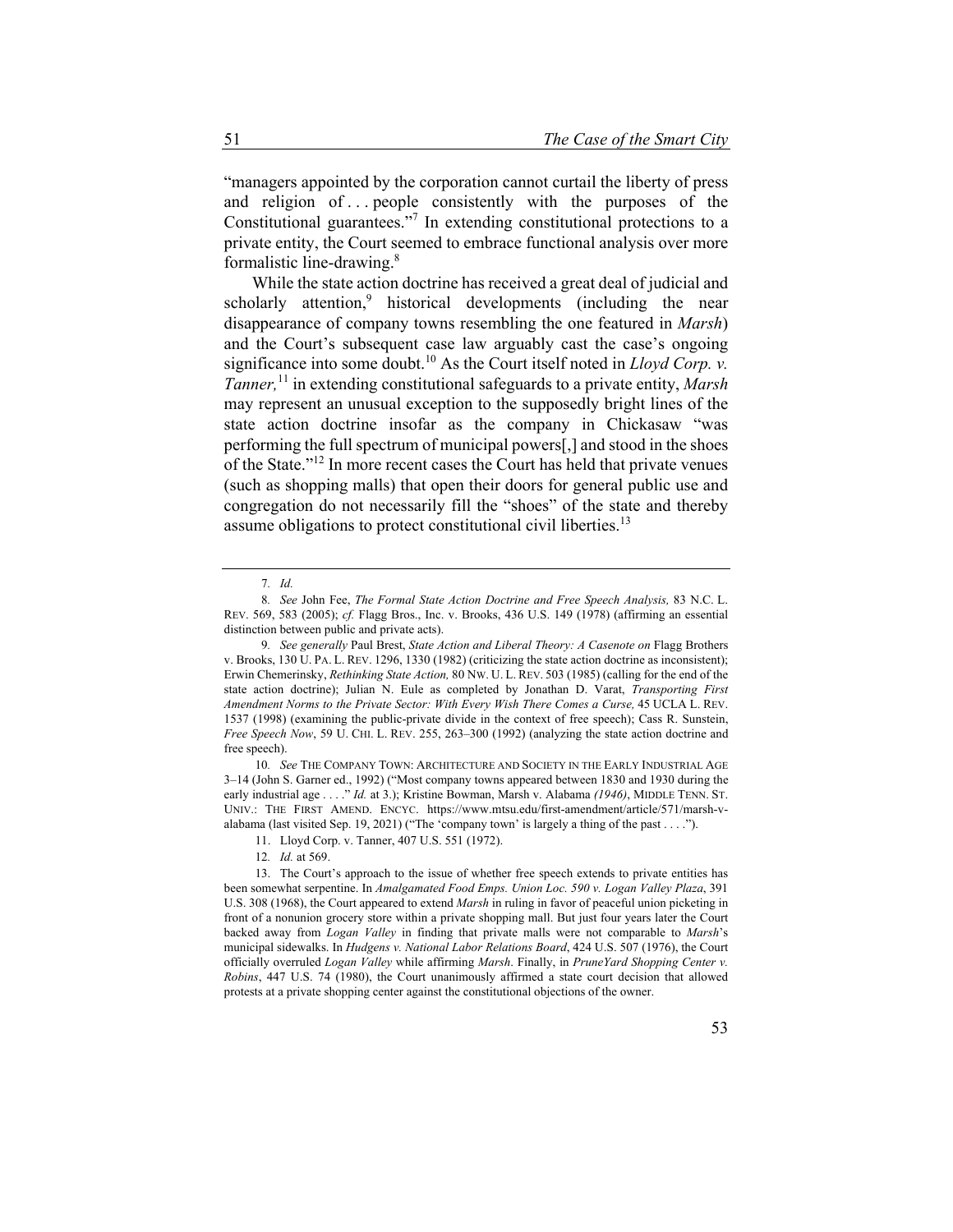But trends in the U.S. and internationally suggest that the core legal issues in the *Marsh* decision remain apposite. As Hardy Green argues, "company towns are not simply a phenomenon of the past: In an age of transnational corporations and exurban sprawl, [they] remain a basic part of American life" spanning locales from Corning, New York to Google's Project 02 complex in Oregon and Amazon's HQ2 near Washington, D.C.<sup>14</sup> Moreover, nations across the globe are experimenting with granting businesses and private organizations greater autonomy and responsibility in both SEZs (special economic zones) and so-called private "smart" cities.<sup>15</sup>

Indeed, less than two weeks after *Marsh's* anniversary, Nevada Governor Steve Sisolak outlined plans to foster "Innovation Zones" in his State of the State address.<sup>16</sup> Sisolak's proposal, and the related draft legislation under consideration, would seek to attract "[n]ew companies creating groundbreaking technologies" without the leverage of tax breaks or direct government investment.<sup>17</sup> Instead, the law would permit private organizations meeting certain criteria (including sufficient land ownership and a promised level of financial investment in a specific geographic zone) to play the predominant role in creating and directing a Board of Supervisors. This Board would then assume control over governing, regulatory, and personnel decisions traditionally managed by county governments. This authority would cover such matters as being able to levy taxes, run school districts, and hire and direct county-level agents, including but not limited to "the county clerk, recorder, sheriff, treasurer, assessor, auditor, public administrator, and the district attorney."18

<sup>14.</sup> GREEN, *supra* note 2, at 4.

<sup>15</sup>*. See Political Priority, Economic Gamble*, ECONOMIST, Apr. 4–10, 2015, at 67. While beyond the scope of this article to investigate, we note, in passing, that today's blurring of boundaries between public and private may not be entirely surprising given the extraordinary influence of some corporations in setting the terms of policy debates. *See also* Allan Smith, *'Impressive and a Little Scary': How Amazon and Jeff Bezos Made Washington a Second Home*, NBC NEWS.COM (Sept. 6, 2019, 5:46 AM), https://www.nbcnews.com/politics/politics-news/king-hill-how-amazon-jeff-bezosmade-washington-second-home-n1033296; Richman, *supra* note 2 ("In the 21st century, company towns . . . still wield extraordinary power.").

<sup>16</sup>*. Full Transcript, Annotations of Sisolak's 2021 State of the State Address*, NEV.INDEP. (Jan. 20, 2021), https://thenevadaindependent.com/article/full-transcript-annotations-of-sisolaks-2021 state-of-the-state-address.

<sup>17</sup>*. Id.*

<sup>18</sup>*. Bill Draft Authorizing the Creation of Innovation Zones*, SCRIBD (Jan. 31, 2021), https://www.scribd.com/document/493267147/Innovation-Zone-Bill-Draft-update-1-31-2021. Much of the statutory language in our hypothetical case is directly borrowed from or closely based on this "Bill Draft."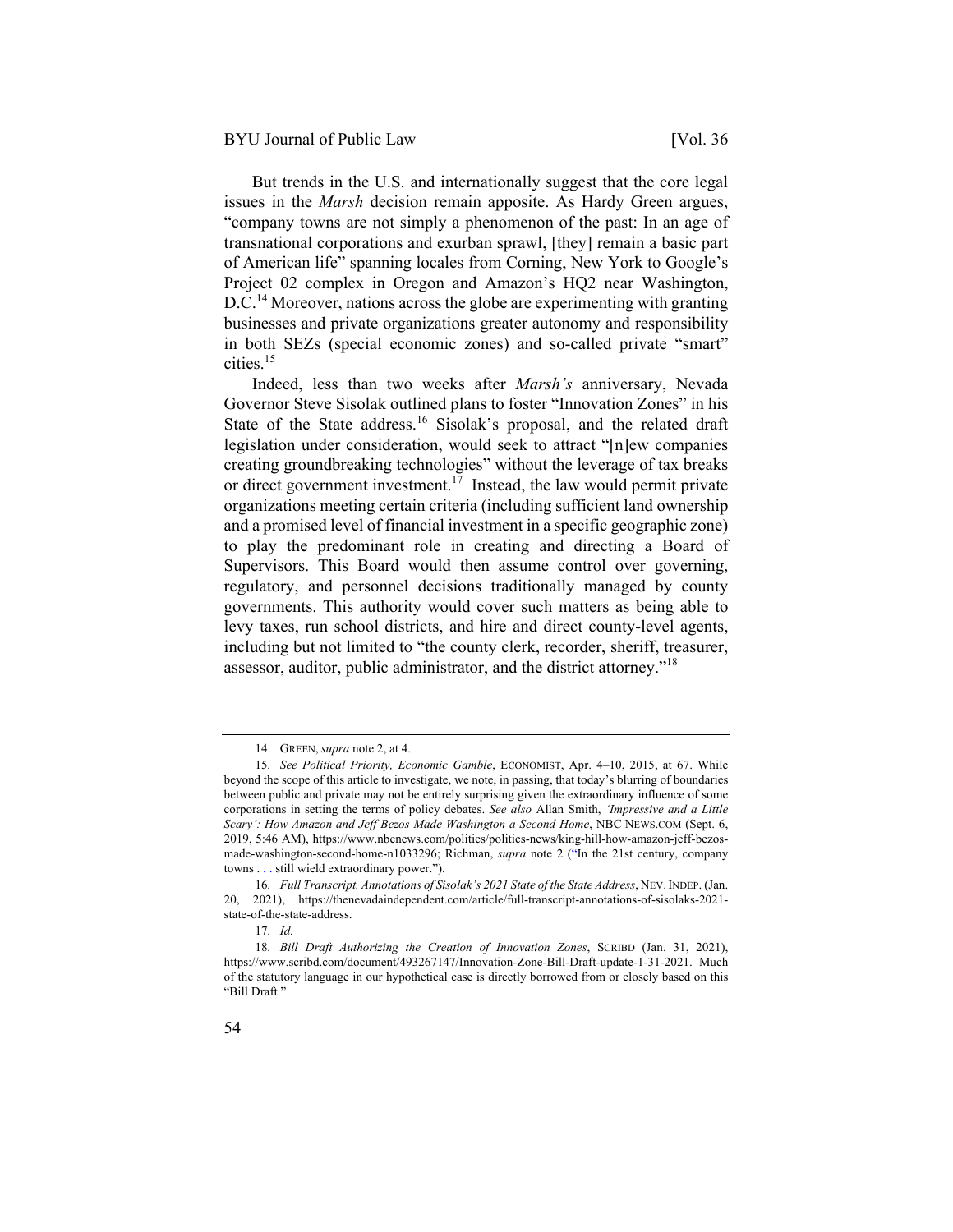The rest of this article uses this context as an entryway to an imagined set of facts and a resulting, hypothetical court case that raise enduring and nascent legal issues about the reach and purposes of our courts and Constitution. While loosely based on the particulars of the proposed Nevada law, the dispute we consider takes place in the invented GENifer Therapeutics Innovation Zone (GTIZ), which is itself part of an unidentified state in the United States (which we simply identify as the "Commonwealth").

These conceits allow us to transcend any single policy, era, or set of governing laws, bypassing the granularity of specific statutory interpretation and application in favor of more general philosophical and jurisprudential considerations.<sup>19</sup> Moreover, we do not delineate the identity of the court rendering judgment in our hypothetical, and we avoid delving too deeply into the particulars of existing precedents and case law, in part out of a recognition that the law is always evolving. Instead, continuing a tradition that stretches back to Lon Fuller,<sup>20</sup> our "Case of the Smart City" is "intended neither as a work of satire nor as a prediction in any ordinary sense of the term."<sup>21</sup> The six opinions (and judges) we present are invented, although they are based on common ideas in American constitutional law and broadly accepted modalities of constitutional argument.<sup>22</sup> Our speculative exercise explores "divergent philosophies of law and government<sup>323</sup> and trenchant problems in public affairs more than offering a specific set of legal arguments likely to appear in an actual courtroom or judicial decision.

What follows, then, without additional commentary, are the six separate opinions rendered in our hypothetical case. The opinion is issued seriatim, with no majority decision or opinion of the court.

<sup>19.</sup> Our approach is also consistent with the "utopian" tradition in political, social, and economic thought. As the scholars Gregory Claeys and Lyman T. Sargent note, "Utopianism generally is the imaginative projection, positive or negative, of a society that is substantially different from the one in which the author lives. The word *utopia* or *outopia* was derived from Greek and means 'no (or not) place' . . . ." THE UTOPIA READER 1 (Gregory Claeys & Lyman T. Sargent eds., 1999).

<sup>20.</sup> In 1949, legal philosopher and professor of law Lon Fuller published "The Case of the Speluncean Explorers." While based on an actual case from the 19th century, Fuller's hypothetical explores how five different (invented) judges employ different theories of law to resolve a case involving five trapped cave explorers who resort to cannibalism to survive. Lon L. Fuller, *The Case of the Speluncean Explorers,* 62 HARV. L. REV. 616 (1949). *See also* LON FULLER, THE MORALITY OF LAW 245–253 (1969) (setting out the imagined "Case of the Grudge Informer," which is based on how post-war German courts resolved certain cases involving the rule of law under the Nazi regime).

<sup>21.</sup> Fuller, *The Case of the Speluncean Explorers, supra* note 20, at 645.

<sup>22</sup>*. See generally* PHILIP BOBBITT, CONSTITUTIONAL FATE: THEORY OF THE CONSTITUTION (1984) (discussing the "modalities" of constitutional interpretation).

<sup>23.</sup> Fuller, *The Case of the Speluncean Explorers, supra* note 20, at 645.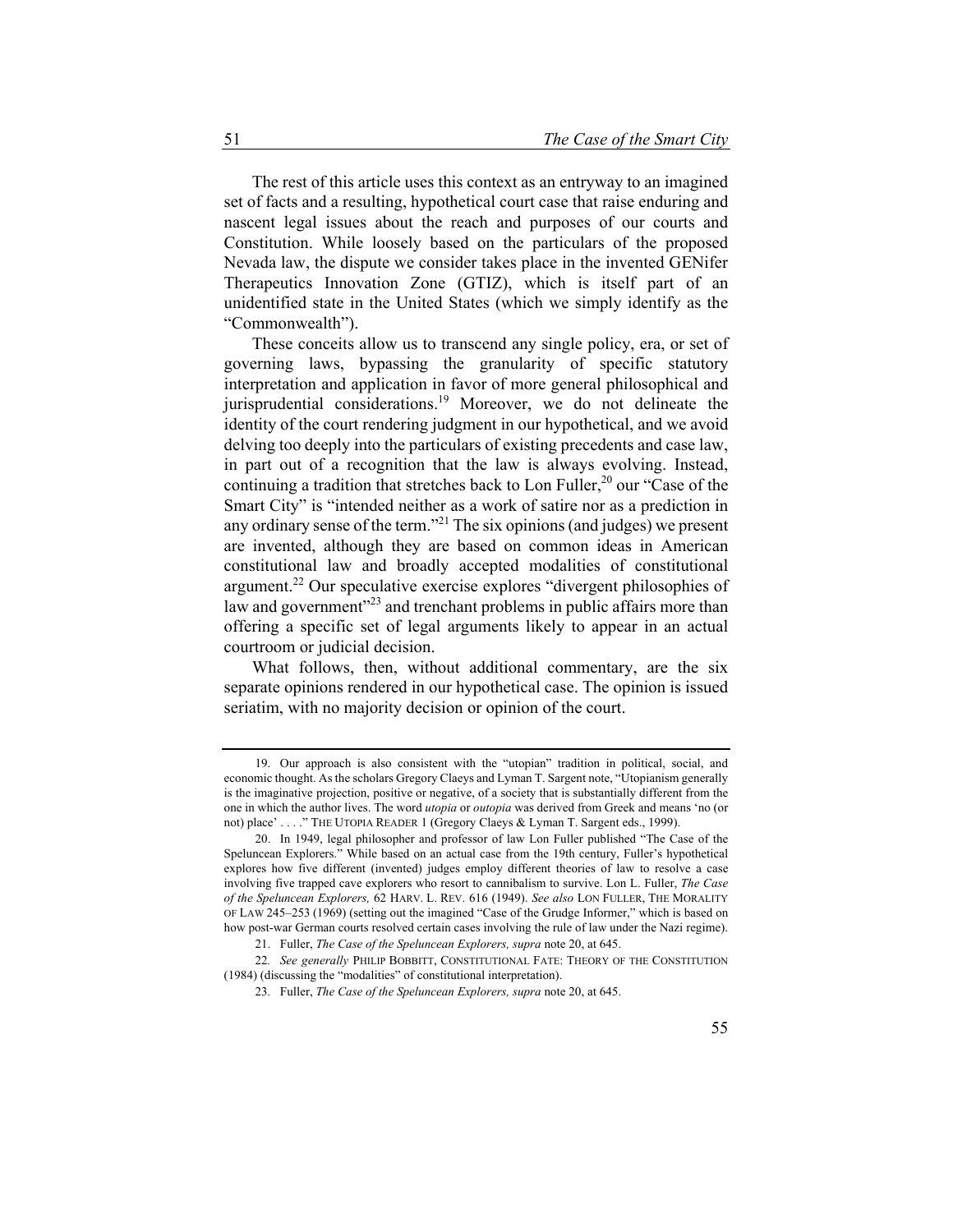#### DURN V. BOARD OF SUPERVISORS

#### BARRY, J.

We are presented with the question of whether the Constitution's First Amendment protections of speech and religious expression apply through the Fourteenth Amendment to a territory that is both owned and effectively governed by a private organization.

Several years ago, the Commonwealth passed legislation, CRS 4300, allowing for the creation of Innovation Zones. Under the terms of the statute, private businesses are eligible to form their own Zones after meeting certain criteria and having their applications approved by the state. Among other restrictions, Innovation Zone applicants are required to own at least 50,000 contiguous acres (78.125 square miles) of undeveloped land that was not already part of an existing "city, town, tax increment area, or redevelopment area." Furthermore, the law stipulates that the area enclosed by the Zone could not encompass preexisting permanent residents.

Appellee, the biotechnology firm GENifer Therapeutics, submitted a successful Innovation Zone application and was then permitted, under the terms of CRS 4300, to appoint two of the three members of a governing Board of Supervisors; the third member was appointed by the Governor of the Commonwealth.

Once constituted, the Board immediately acquired a set of powers under CRS 4300, Section 14. Specifically, this authorizing provision stipulates that:

Following final state approval, the Innovation Zone becomes akin to a local government and a political subdivision of the Commonwealth with the powers and duties of a county separate from and independent of the county in which it is located. The Innovation Zone Board of Supervisors then possesses the powers and duties of a Board of County Commissioners, the exercise of which supersede similar powers held by the county government in which the Innovation Zone is located. Nothing in this act shall be construed to otherwise modify or delimit existing legal powers of any other governing entity in the Commonwealth, including, but not limited to the Governor and the General Assembly.

Pursuant to this Section 14 authority, the GENifer Therapeutics Innovation Zone (GTIZ) Board of Supervisors convened and passed a series of measures, including Ordinance 2081, which specifies, in part, that:

This Zone is a privately held entity focused on developing cutting edge biotechnology research and resulting products and services to benefit our customers, shareholders, and the broader public. Individuals who are not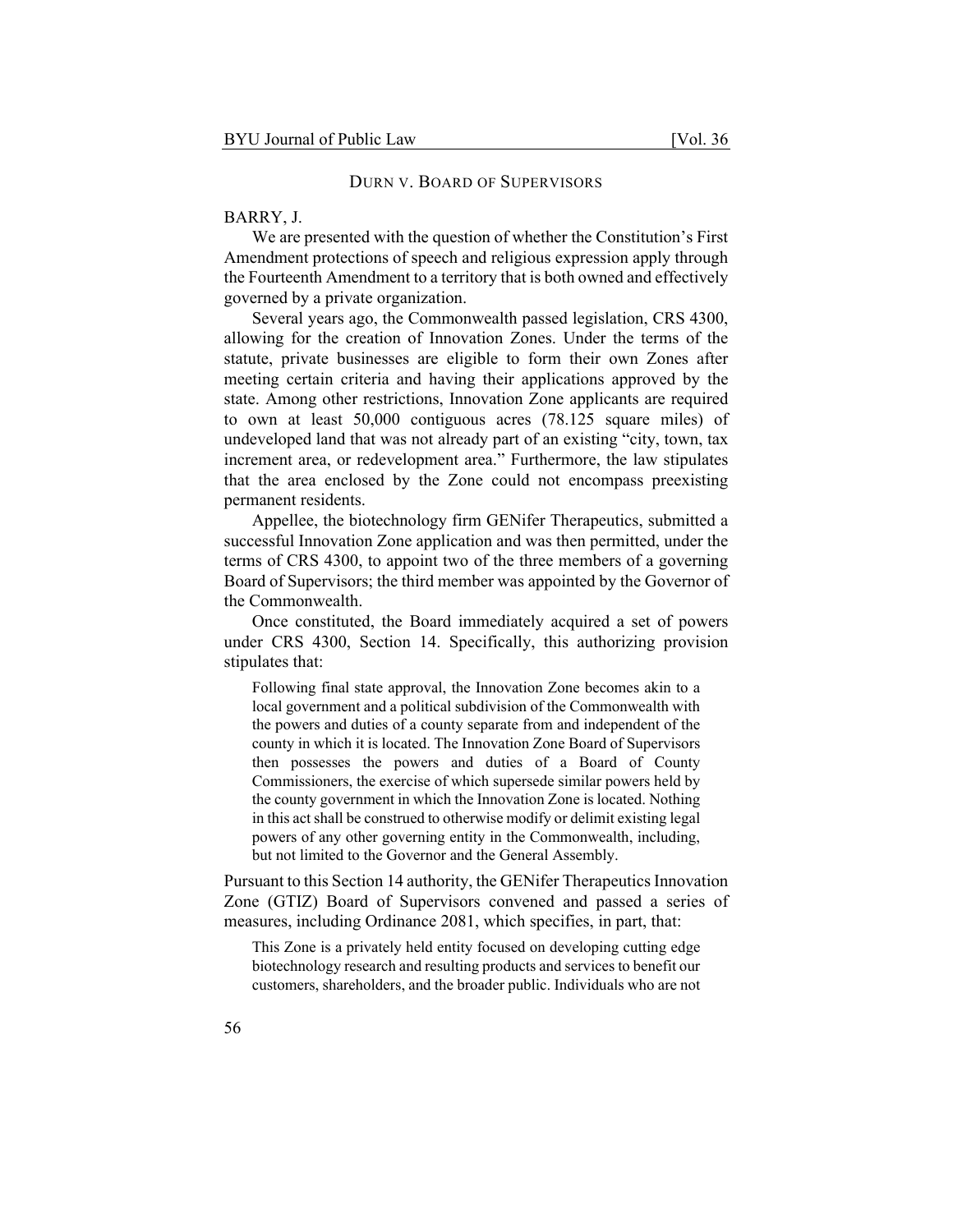employees of GENifer Therapeutics or its authorized subsidiaries, contractors, or service providers must receive written permission before visiting the GENifer Therapeutics Innovation Zone. Anyone discovered within the Zone without this permission is subject to removal and a fine not to exceed \$5,000.

Appellant Violet Durn is a member of the Bahá'í Faith and a resident of the Commonwealth. In early May she entered the Central Campus of GTIZ by foot, circumventing the three established entry points (accessible by private roads owned by GENifer Therapeutics). Over the next few hours, Durn distributed religiously oriented leaflets to over two dozen GENifer employees she encountered on the moving walkways that connect the Central Campus parking lots, recharging stations, technology hubs, office parks, and other work and residential centers.

Eventually, a GENifer marketing executive, John Nike, requested that Durn provide written evidence that she was permitted on the premises. When no such permission was presented, Nike phoned GTIZ security and waited with Durn until several deputies arrived. These agents forcibly removed Durn from the Innovation Zone and provided her with written notice that she 1) had violated Ordinance 2081; 2) was liable for a fine of up to \$5,000; and 3) had the option to contest the violation before the GTIZ constituted Justice Court, a body authorized by the Board under the terms of CRS 4300.

Appellant Durn declined to appear for her appointed Justice Court date and was issued a \$1,000 fine, with the warning that a subsequent offense would trigger a maximum penalty and, potentially, other sanctions consistent with GTIZ Ordinances.

She then brought a petition of error before this court, alleging that her treatment and sentence violated her constitutional rights to free speech and religious freedom. She asks that the judgment of and fine issued by the Justice Court be vacated, and that GENifer Therapeutics and its governing and administrative bodies be enjoined from "additional actions which violate the First and Fourteenth Amendment rights of anyone inside the GTIZ."

Appellee counters that the GTIZ, as a privately held enclosure of lands, people, and property, is not a government entity and is, therefore, beyond the reach of the free speech and religious liberty protections of the U.S. Constitution.<sup>24</sup> In this view, Ms. Durn possesses no more claim to

<sup>24</sup>*. See* Hudgens v. NLRB, 424 U.S. 507, 513 (1976) ("[T]he constitutional guarantee of free speech is a guarantee only against abridgment by government, federal or state.").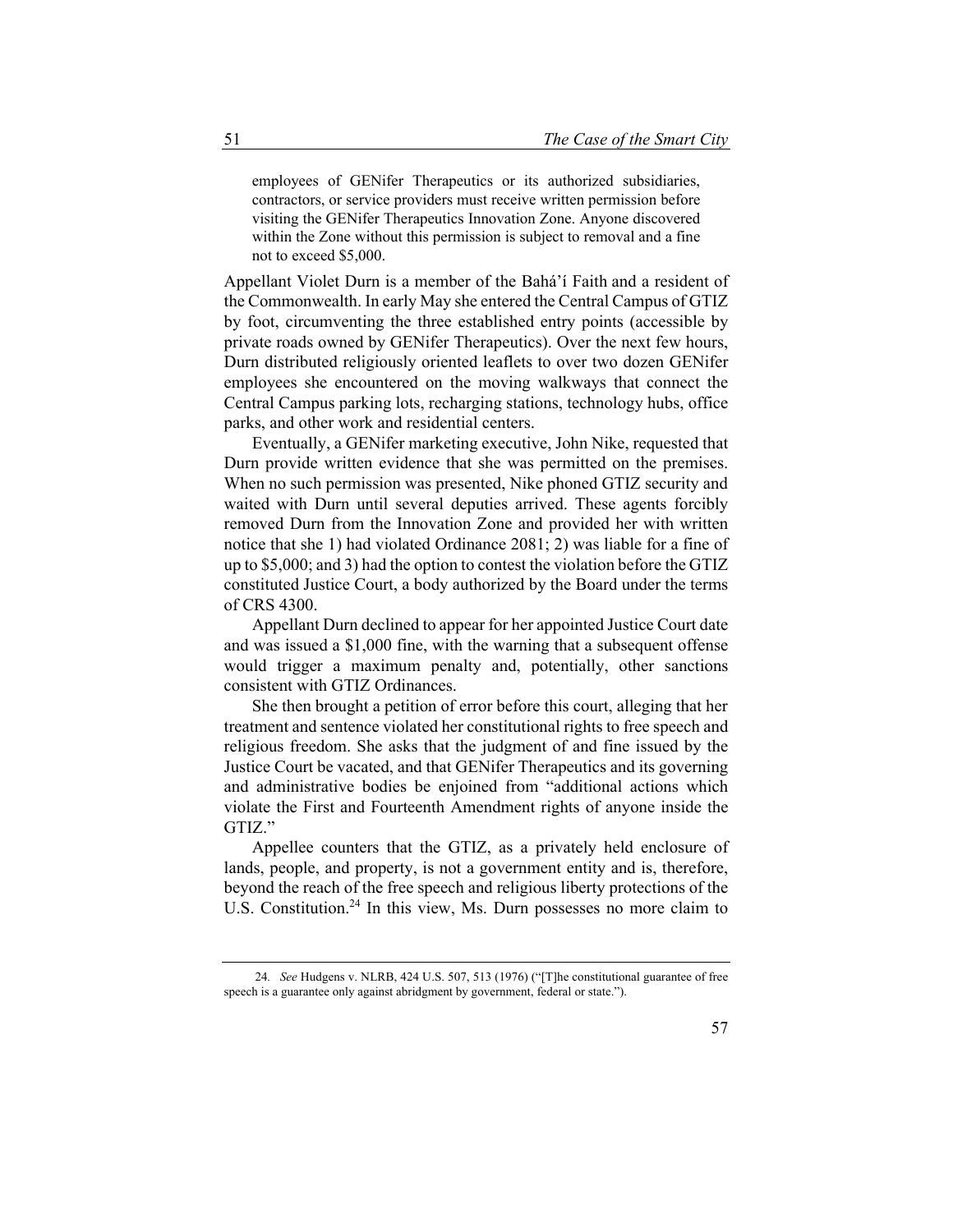share her beliefs on the grounds of the GTIZ than she could in an unwelcoming stranger's home.

The matter before us bears more than a passing resemblance to the Supreme Court case of *Marsh v. Alabama*. <sup>25</sup> *Marsh's* central holding is that a privately held town, exhibiting features and providing services like an ordinary municipality, is bound by the First and Fourteenth Amendments. To prevail, therefore, the GTIZ Board of Supervisors must show that the law established in *Marsh* does not readily apply to the facts and issues in the current controversy.26

*Marsh v. Alabama* involved the "company town" of Chickasaw, Alabama, where the Gulf Shipbuilding Corporation owned the local residences, stores, and infrastructure.<sup>27</sup> Marsh stood on the town's (privately owned) sidewalk "and undertook to distribute religious literature"<sup>28</sup> notwithstanding a company warning that "This Is Private Property, and Without Written Permission, No Street, or House Vendor, Agent or Solicitation of Any Kind Will Be Permitted."29 After being asked to leave (and refusing), she was arrested by a deputy sheriff (paid by the Gulf Corporation) and charged with violating a state law barring criminal trespass.

The Court found that since Chickasaw was open "for use by the public in general"<sup>30</sup> and did not operate differently from traditional municipalities, it was bound by the Constitution's First and Fourteenth Amendments as much as any government unit would be.<sup>31</sup> Consequently, Marsh's arrest violated her rights to freedom of speech, press, and religion.

The facts in *Marsh*, and the legal principles it affirmed, directly relate to today's case. As one scholarly commentator summarized: even though a nominally private actor, "the Gulf Shipbuilding Corporation[] was

<sup>25.</sup> Marsh v. Alabama, 326 U.S. 501 (1946).

<sup>26.</sup> Alternatively, appellee could have argued that *Marsh's* holding should be reexamined because its rules have, over time, proven unworkable, unfair, or otherwise unjustified. *See generally* Planned Parenthood of Se. Pa. v. Casey, 505 U.S. 833, 854–55 (1992) (setting out some of the principles used to determine when the Court "reexamines a prior holding").

<sup>27</sup>*. Marsh*, 326 U.S. at 502.

<sup>28</sup>*. Id.* at 503.

<sup>29</sup>*. Id.*

<sup>30</sup>*. Id.* at 506.

<sup>31.</sup> In a somewhat cursory analysis, the Court argued that since "the Due Process Clause of the Fourteenth Amendment" absorbed the protections of the First Amendment, Grace Marsh's distribution of "religious writings" was protected from the criminal sanctions imposed by the state of Alabama. *Id.* at 511. But on the wider question of "state action" Marsh does not give clear indicia of when a private company town is effectively a *federal* government unit and when we should regard it as a *state* entity.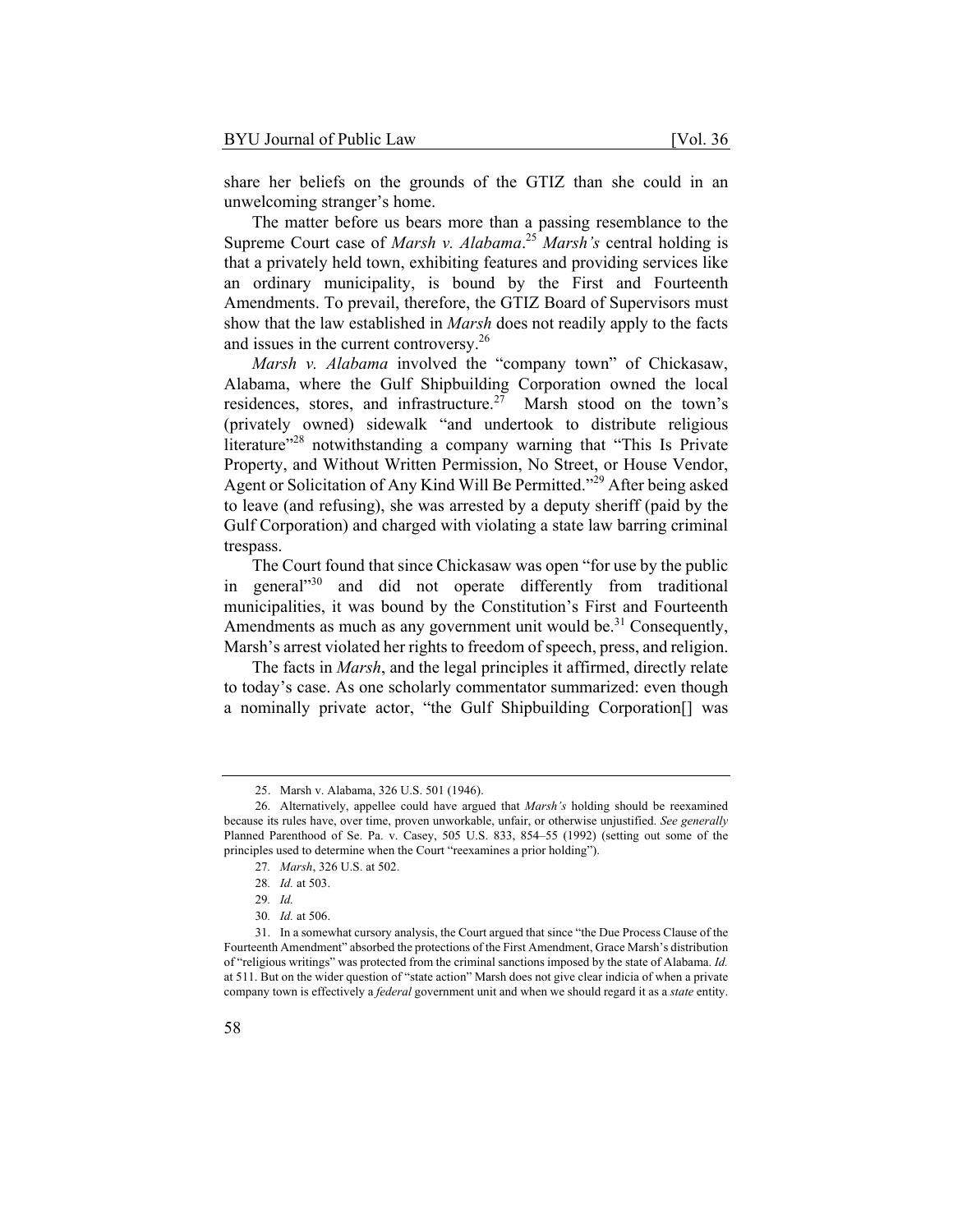deemed a state actor because it acted like a government by managing a whole town with streets open to the general public."<sup>32</sup>

In the instant case, the privately held firm GENifer Therapeutics, acting on its own and through a Board of Supervisors it appointed, similarly manages an entire town—and over 12,000 residents. The corporation acquired territory amounting to almost one hundred square miles, roughly the footprint of the city of Boston, Massachusetts. The properties GENifer Therapeutics owns within the GTIZ include restaurants, shopping centers, a school, recreation buildings, parks, recycling facilities, a theater for artistic performances, a power plant, and a well and processing plant for clean water production and sewage treatment. In addition, under the terms of CRS 4300, the Board of Supervisors has assumed all "the powers and duties of a Board of County Commissioners," including the ability to impose taxes and fees on those living in the Zone, license Zone businesses, and hire and fire designated public employees such as a county clerk and treasurer.

The GTIZ has even created its own justice system to which Ms. Durn has been subjected. This comprehensive law enforcement network (with its unnerving, hybrid public-private character) includes a Zone Sheriff, a dozen deputies answering to the Sherriff, a district attorney, and a Justice Court for handling disputes within the territory.

We should recall that in the original *Marsh* case the services offered by the Gulf Shipbuilding Corporation were comparatively modest. The company town of Chickasaw consisted of "residential buildings, streets, a system of sewers, a sewage disposal plant and a 'business block' on which business places are situated."<sup>33</sup> The Gulf Shipbuilding Corporation also paid a single Mobile County Sheriff to "serve[] as the town's policeman."<sup>34</sup>

In contrast, the GENifer Innovation Zone offers a much more elaborate and comprehensive set of services and institutions to those living under its supervision. Furthermore, its oversight of these operations, principally through its Board of Supervisors, is formal, comprehensive, and direct. Thus, the GTIZ Board imposes specific regulations and guidelines for a wide range of behaviors and activities, encompassing such matters as traffic and transportation, minor criminal infractions, proper environmental practices and waste disposal, new building construction,

<sup>32.</sup> Fee, *supra* note 8.

<sup>33</sup>*. Marsh*, 326 U.S. at 502.

<sup>34</sup>*. Id.*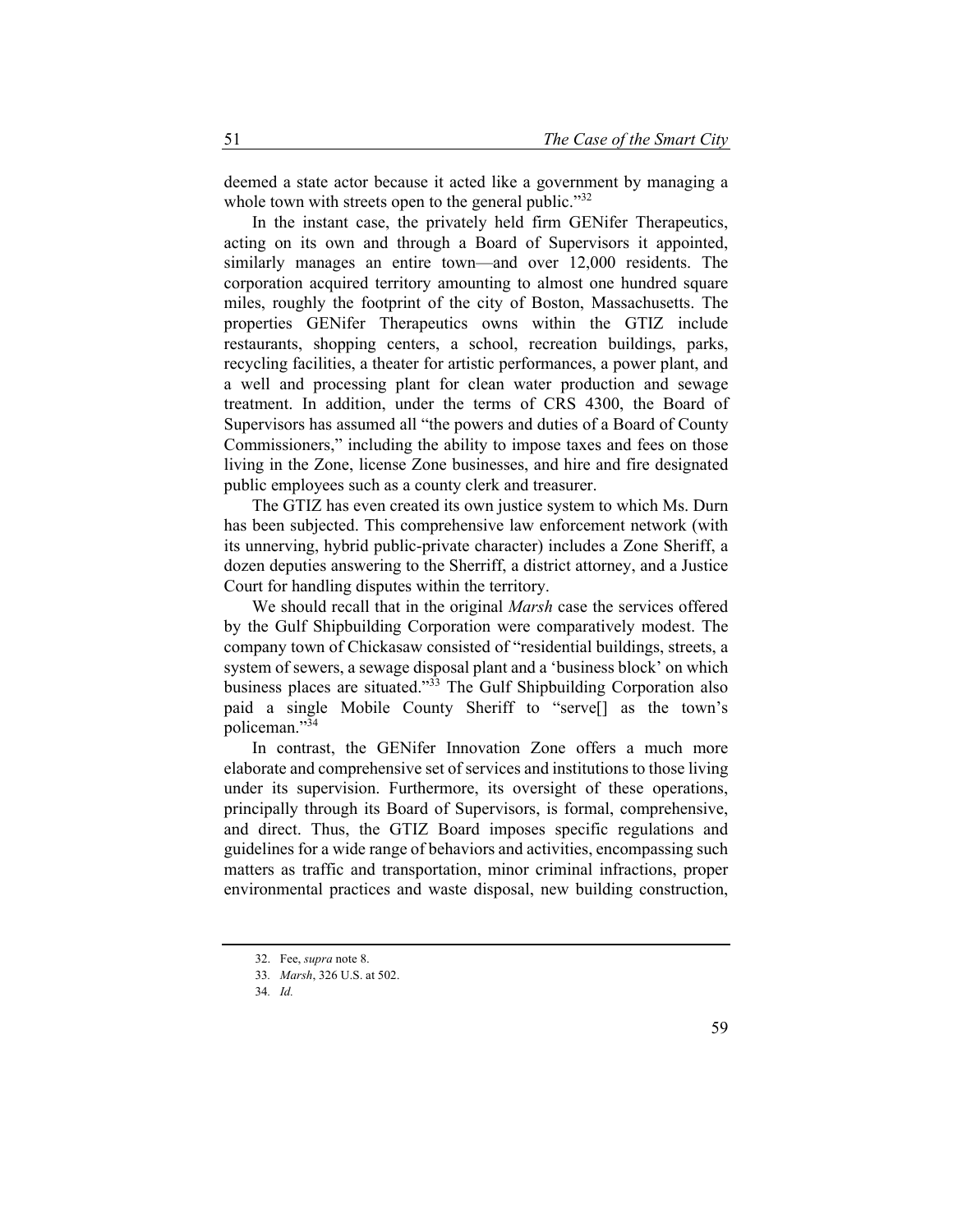and taxes on certain products and services deemed to be "non-productive and/or inefficient."35

It is something of a truism to note that "all politics is local," but the scope of the GTIZ Board's local authority is a striking embodiment of this thesis. By any measure and definition, the GTIZ Board serves as the most important (and often the sole) provider of both vital services and obligatory rules for the thousands of long-term residents who live within the Zone. In short, under the *Marsh* test, the GTIZ is undoubtedly the equivalent of both a company town and a municipality—indeed, one with an especially wide range of authority and power.

But does it follow from this that the GTIZ and its Board of Supervisors owe any constitutional duties to appellant Durn as a visitor to the Zone?

The essence of the state action doctrine is that the Fourteenth Amendment exists to "provide modes of redress against the operation of State laws, and the action of State officers, executive or judicial, when these are subversive of the fundamental rights specified in the amendment."36 Thus, once we have identified the Board of Supervisors as occupying the same legal position as "State officers," the principal remaining questions are whether such actors are required under the Fourteenth Amendment to uphold the protections of the First Amendment, and whether appellant Durn's actions fall under those protections.

At the time *Marsh* was issued, it was already clear that the Due Process Clause of the Fourteenth Amendment extended the protections of free exercise of religion,  $37$  freedom of speech,  $38$  and freedom of the press,  $39$  to the states and state actors as well as the federal government. In holding that a company town was comparable to a state municipality, the Court logically extended this principle to cover "the dissemination of ideas on the [Chickasaw] city streets."<sup>40</sup>

Following the same rationale, once one agrees that the GTIZ Board of Supervisors is legally cognizable as a state entity, its constitutional responsibilities are coextensive with any other municipality. The Board must therefore uphold all elements of the Bill of Rights incorporated through the Fourteenth Amendment, including the First Amendment.

<sup>35.</sup> GTIZ Ordinance 2003.

<sup>36.</sup> The Civil Rights Cases*,* 109 U.S. 3, 11 (1883).

<sup>37.</sup> Hamilton v. Regents of the Univ. of Cal., 293 U.S. 245 (1934); Cantwell v. Connecticut, 310 U.S. 296 (1940).

<sup>38.</sup> Gitlow v. New York, 268 U.S. 652 (1925) (extending the free speech and freedom of press protections of the First Amendment to the states through the Fourteenth Amendment).

<sup>39</sup>*. Id.*; Near v. Minnesota, 283 U.S. 697 (1931).

<sup>40.</sup> Marsh v. Alabama, 326 U.S. 501, 504 (1946).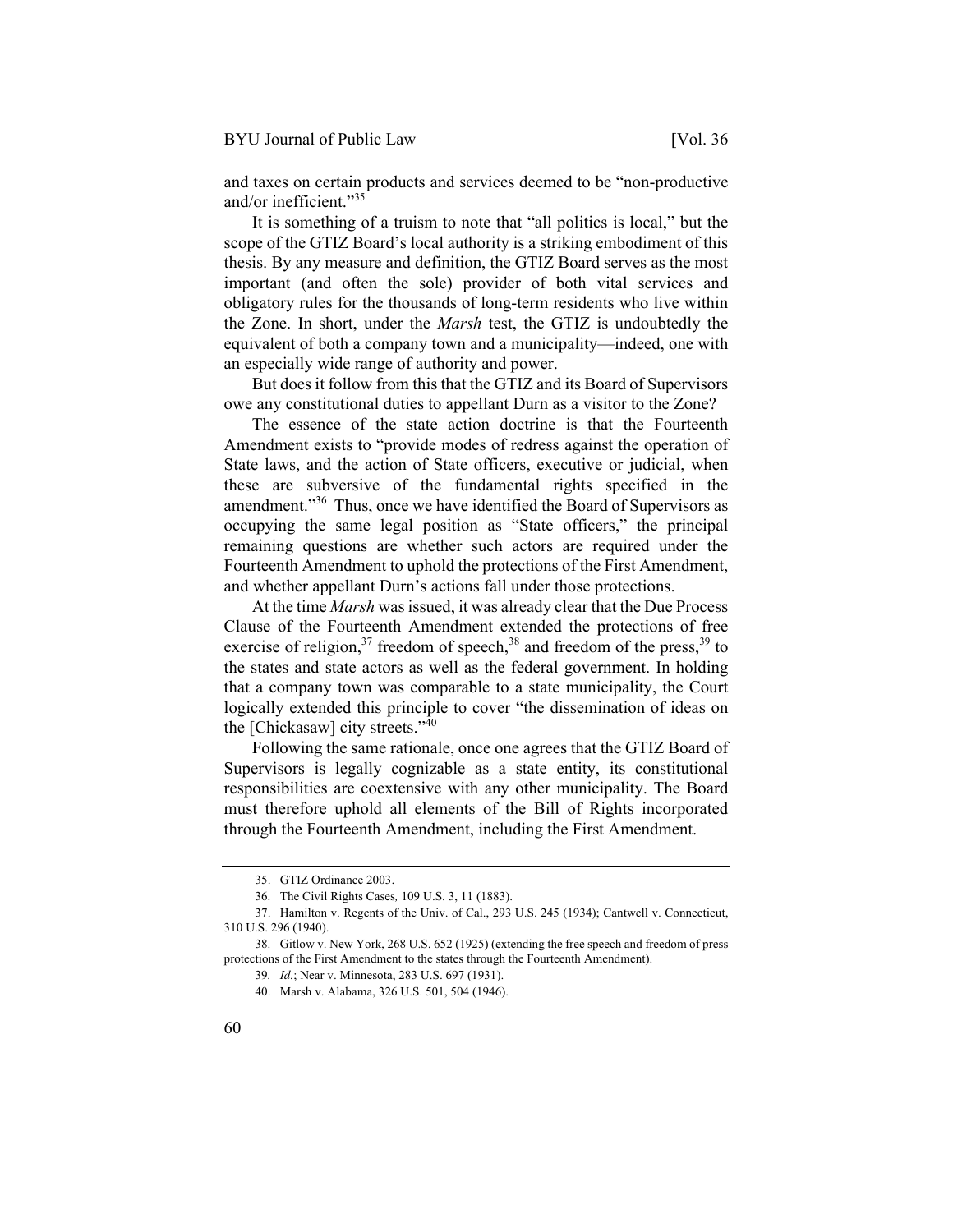Turning to the question of whether Ms. Durn's specific activities were covered under this constitutional aegis, one might note that her claimed interest in sharing her beliefs and faith with Commonwealth citizens is coterminous with the Constitution's "fundamental personal rights and liberties" which include freedom of speech, press, and religion.<sup>41</sup> As the Court has elaborated:

The phrase [fundamental personal rights and liberties] is not an empty one and [is] not lightly used. It reflects the belief of the framers of the Constitution that exercise of the rights lies at the foundation of free government by free men. It stresses, as do many opinions of this court, the importance of preventing the restriction of enjoyment of these liberties.<sup>42</sup>

Violet Durn sought nothing more than to share her ideas peaceably with fellow citizens of the Commonwealth. In particular, she hoped to transmit the message of "achieving world peace through unity, justice, and equality amongst people of different faiths and races." Ms. Durn communicated her views respectfully and quietly by distributing leaflets to individuals using the central pedestrian walkway in the GTIZ. Her activities thus fit clearly within the core of what *Marsh* called our rights "to enjoy freedom of press and religion"—a class of liberties that occupy a "preferred position" relative to other interests. Appellant's asserted rights are therefore nested within a particularly sturdy constitutional keep.

My brother Friedman comes to a different judgment in this case, in part because he prioritizes the states' role as "active laboratories" of democracy—experimenting with different social and economic policies including those that creatively delegate authority from government officials to private parties. Such arrangements, he contends, do not compromise liberty so long as the participating citizens can either leave states (and Innovation Zones) they don't like or change state policy through elections. But such an emphasis prioritizes property rights and economic interests over the rights of conscience and expression that courts have long recognized hold a "preferred position" in our constitutional scheme.

Core to the judicial power is a responsibility to identify a floor of liberty that government may not breach.<sup>43</sup> The residents in the GTIZ

<sup>41.</sup> Schneider v. New Jersey (Town of Irvington), 308 U.S. 147, 161 (1939).

<sup>42</sup>*. Id.*

<sup>43.</sup> It is beyond the current case to consider the conditions under which citizens may explicitly waive First Amendment rights in government or private contexts. *See generally* Johnson v. Zerbst, 304 U.S. 458, 464–65 (1938) (setting out the waiver requirements in the context of the Fifth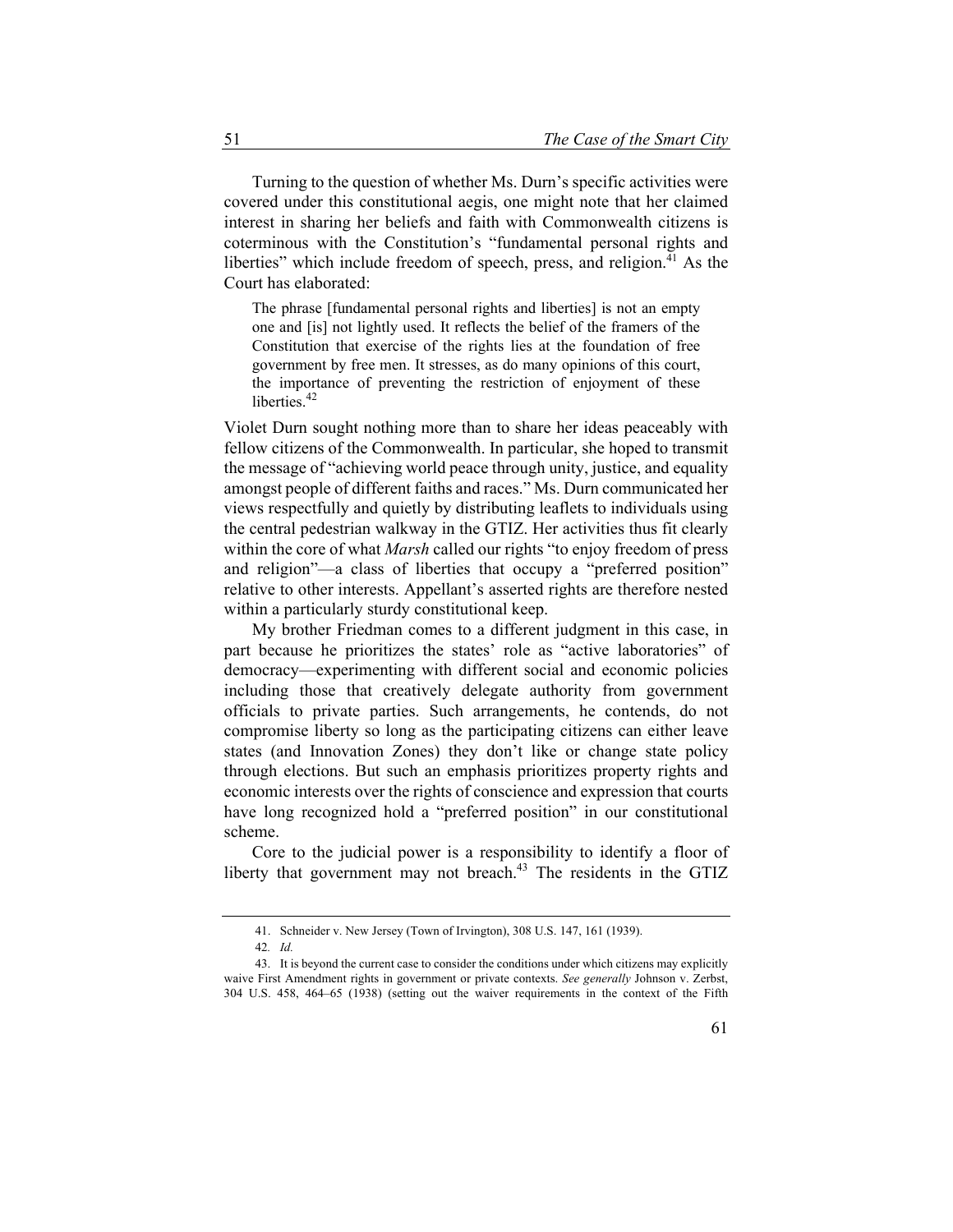continue to enjoy the constitutional rights of any other citizen populating the Commonwealth; they do not lose their power to worship, to speak, to assemble, and to debate simply because they work within a statutorily created Zone designed to boost the economic conditions of the sponsoring state.

To hold otherwise would create a two-track democracy in which citizens operating within the protective sphere of traditional governments could claim the full sweep of civil liberties, while those laboring within powerful private entities that accrue public functions could find their freedoms stripped away. The GTIZ is not some Land of Oz where the laws constraining power are warped and Commonwealth citizens shuffle off their rights.<sup>44</sup>

In her State of the State address, Commonwealth Governor Mae Holland hailed the creation of Innovation Zones as "alternative forms of local government" that would bring in an "invigorating torrent" of tax revenue and jobs to the state. But whatever economic benefits these Zones may provide, and whatever their policy merits (or liabilities), they are unmistakably local *governments*, as the Governor's remarks concede. As such, the Commonwealth's Zones owe responsibilities to the citizens they govern and the wider political communities in which they take root. Recognizing the protections of the Bill of Rights is the start of these responsibilities, although certainly not their end. GENifer Therapeutics has chosen to act like a government and now it must contribute its part to the social contract.

The judicial power can be difficult to exercise. Some decisions present conflicts between competing or incompatible legal values, what Justice Felix Frankfurter characterized "as a tragic issue, namely, the clash of rights, not the clash of wrongs."45 Other times, we must render judgments that can appear to run counter to common sense or desirable public policy.

Amendment right to assistance of counsel); Snepp v. United States, 444 U.S. 507 (1983) (upholding the power of the Central Intelligence Agency to make an employee sign an agreement that prohibited him from publishing any information relating to his employment without prior approval); Richard A. Epstein, *Unconstitutional Conditions, State Power, and the Limits of Consent*, 102 HARV. L. REV. 4, 7 (1988). No party in this case argues that appellant Durn waived her rights on entering the GTIZ.

<sup>44.</sup> Of course, some Commonwealth citizens who assume positions within GENifer Therapeutics or official duties within the GTIZ may be limited with respect to when they can exercise their First Amendment rights. *See* Garcetti v. Ceballos, 547 U.S. 410 (2006) (finding that speech by public officials is only protected if conducted in a private capacity, not if engaged in as part of the official's formal duties). But Ms. Durn is clearly not a Commonwealth or GTIZ official.

<sup>45.</sup> Quoted in James E. Fleming, *Constitutional Tragedy in Dying: Or Whose Tragedy Is It, Anyway?*, *in* CONSTITUTIONAL STUPIDITIES, CONSTITUTIONAL TRAGEDIES 162, 163 (William N. Eskridge, Jr. & Sanford Levinson eds., 1998).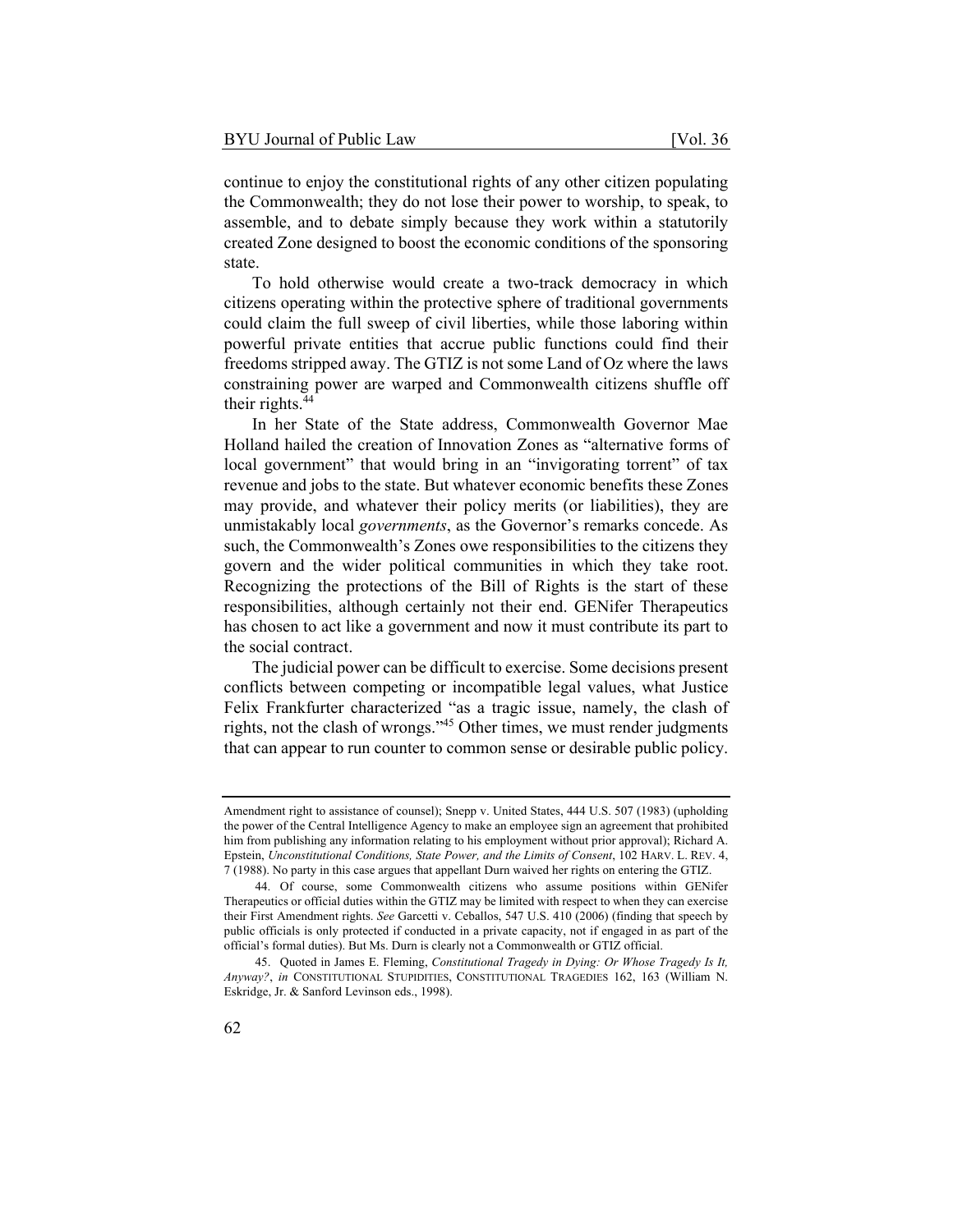Sometimes deciding cases is onerous because the law itself is unclear or conflicted.46

But the case before us is not difficult along these or any other dimensions. We are asked to apply a longstanding and still viable precedent that pertains clearly to a novel set of facts. If we ignore this clean fit between established law and new circumstance, and break from widely accepted judicial principles, we threaten to undermine the "steady, upright, and impartial administration of the laws" $47$  that is the hallmark of an independent and effective judiciary.

I would find for the appellant and enjoin the GENifer Therapeutics Innovation Zone's Justice Courts and other agents from implementing Ordinance 2081 in its current form.

## FRIEDMAN, J.

At first glance, as my brother Barry indicates, this case seems to entail a relatively straightforward, perhaps even a facile application of the legal principles laid down in *Marsh v. Alabama*. *Marsh* held that a "companyowned town"<sup>48</sup> sufficiently resembled a "municipal . . . corporation"<sup>49</sup> such that the protections of the First and Fourteenth Amendments applied to it, notwithstanding the venerable judicial rule (and original understanding) that the Constitution generally only binds governments and their representatives, not private parties. $50$ 

But a closer review of both the facts at hand, and the particulars of the *Marsh* precedent, lead me to a different conclusion.

In its *Marsh* analysis, the Supreme Court emphasized three factors that led it to conclude the private property of the Gulf Shipbuilding Corporation should be subject to the strictures of the Constitution.<sup>51</sup>

First, the Court noted the close *resemblance* of the town of Chickasaw to "any other American town"<sup>52</sup> governed by traditional municipal officials and institutions. Chickasaw, for example, maintained streets for

<sup>46</sup>*. See generally* Texas v. Johnson, 491 U.S. 397, 420 (1989) (Justice Kennedy noting that sometimes the courts "must make decisions we do not like").

<sup>47.</sup> THE FEDERALIST NO. 78, at 465 (Alexander Hamilton) (Clinton Rossiter ed., 1961).

<sup>48.</sup> Marsh v. Alabama, 326 U.S. 501, 502 (1946).

<sup>49</sup>*. Id.* at 504.

<sup>50</sup>*. See, e.g.*, The Civil Rights Cases, 109 U.S. 3, 11 (1883) ("It is State action of a particular character that is prohibited. Individual invasion of individual rights is not the subject-matter of the [Fourteenth] amendment."); Prager Univ. v. Google LLC, 951 F.3d 991 (9th Cir. 2020) (finding that YouTube is not a state actor required to abide by constitutional restrictions regarding free speech).

<sup>51</sup>*. See Marsh*, 326 U.S. at 503–510.

<sup>52</sup>*. Id.* at 502.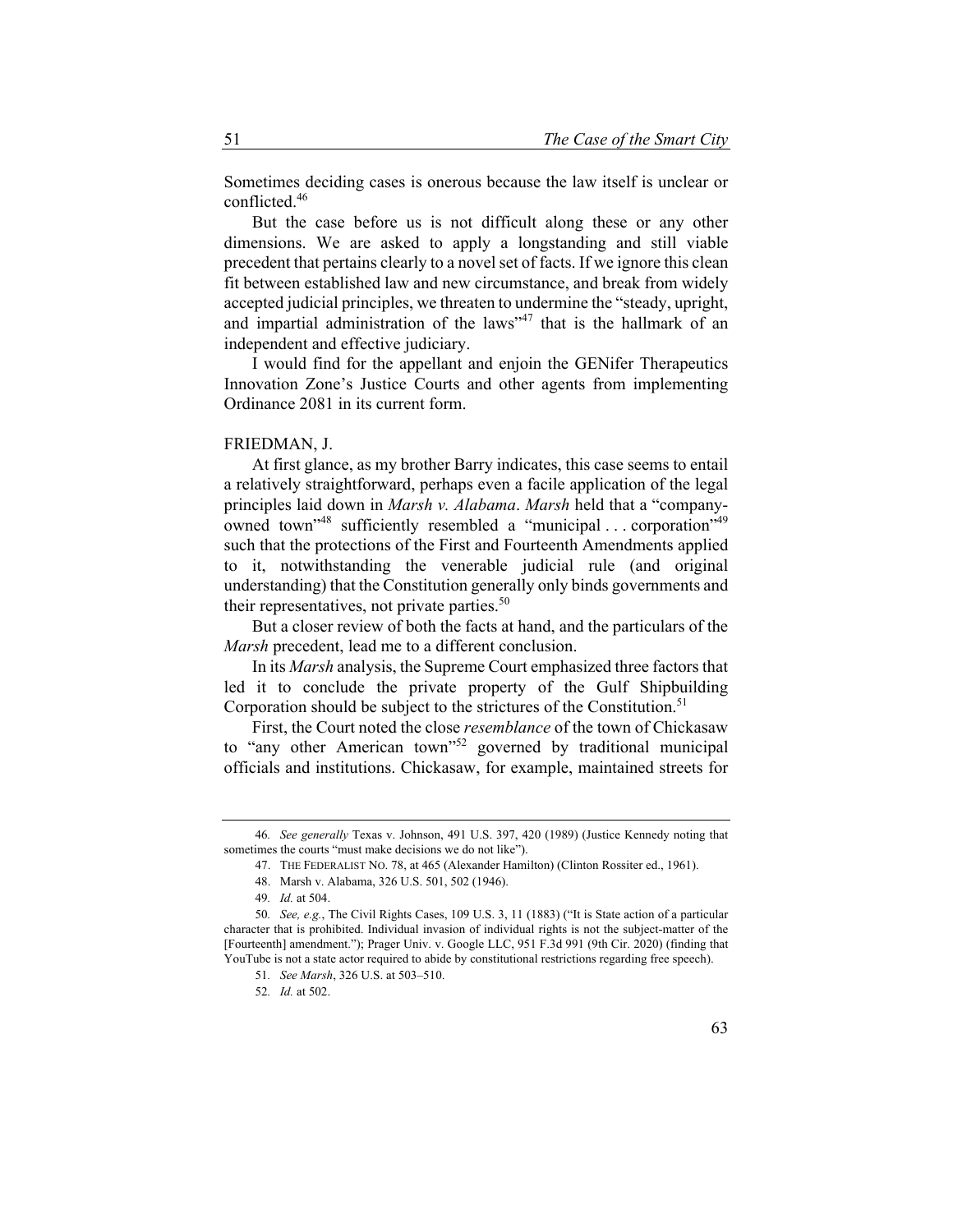public use, "a sewage disposal plant,"<sup>53</sup> and hired a sheriff deputy to serve as the town's law enforcement officer. There were no idiosyncratic signs or other identifying features in place to make visitors believe they were in a privately-held space distinct from other towns. In other words, Chickasaw resembled a government in its services and operations.

Second, the *Marsh* opinion found that the geographic and logistical *accessibility* of "the town and its shopping district"<sup>54</sup> made it more like a public entity than a private one. The "company-owned paved street and sidewalk<sup>"55</sup> and its "business block"<sup>56</sup> of stores were reachable via a "fourlane public highway."<sup>57</sup> The public had unobstructed entry to the company town and could take full advantage of its facilities, businesses, and infrastructure. In other words, Chickasaw resembled a government in its public and open character.

The third factor the Court emphasized in its decision was the public's concern with "the functioning of the community in such manner that the channels of communication remain free."58 Here *Marsh* turned not just on the resemblance of Chickasaw to an ordinary municipality in its public services and general accessibility, but in identifying a critical *national interest* in its activities. More specifically, the Court determined that the wider political order had a legitimate stake in ensuring that the residents of Chickasaw had opportunities to share ideas, debate, and express themselves individually and in groups such that they could capably "make decisions which affect the welfare of community and nation."59 In the Court's judgment, this interest was sufficiently important that it both helped to mark the public character of Chickasaw and trumped the "property rights"<sup>60</sup> possessed by Gulf Shipbuilding (preempting its power to exclude unwanted visitors). As Justice Hugo Black summarized in the majority opinion: "Whether a corporation or a municipality owns or possesses the town the public in either case has an identical interest in the functioning of the community in such manner that the channels of communication remain free."<sup>61</sup>

- 53*. Id.*
- 54*. Id.* at 503.
- 55*. Id.*
- 56*. Id.*
- 57*. Id.*
- 58*. Id.* at 507.
- 59*. Id.* at 508.
- 60*. Id.* at 509.
- 61*. Id.* at 507.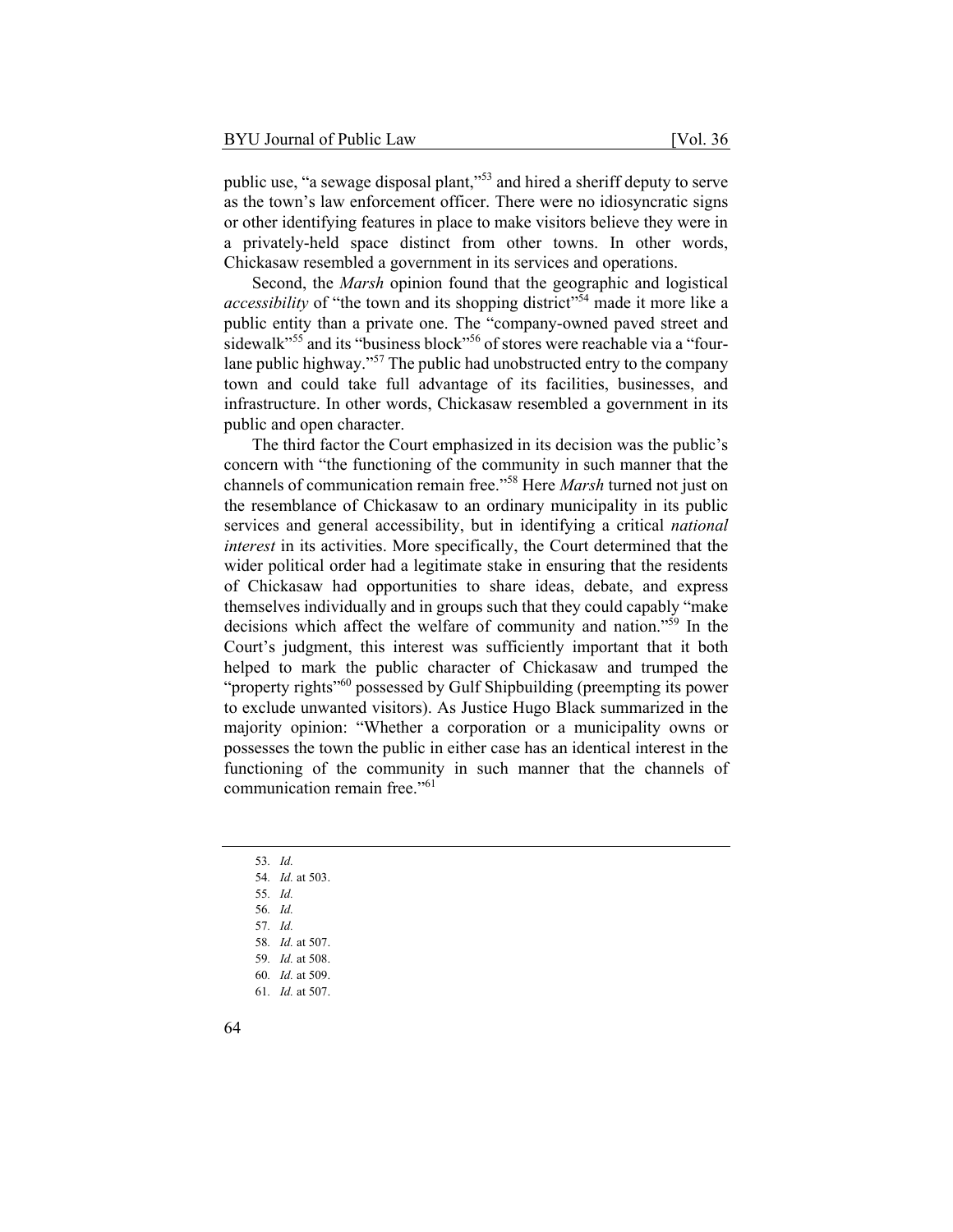Taken together, these three factors seem like sensible ones for identifying the rare cases in which a private organization should be regarded as effectively assuming "the full spectrum of municipal powers,"62 presumably because existing governments have proven ineffective or incapable.63 But applying each of these considerations to the case at hand exposes a yawning gap between the circumstances in *Marsh* and the dispute we adjudicate today.

To begin with, in considering the resemblance factor, no one entering the GENifer Therapeutics Innovation Zone would mistake it for "any other American town." Under GTIZ Ordinance 1884, every GENifer employee and visitor is required to wear a prescribed uniform or "suitable professional attire along with an identifying lanyard ID" outside of their personal domicile and other designated areas (such as spaces for recreation and fitness or points for delivering goods). Furthermore, every building in the Zone is marked by the distinctive GENifer logo and painted in the company's tasteful teal and crimson colors.

Overall, the GTIZ complex is designed to function as a "smart city," fueled by market forces, industry best practices, and new technological discoveries—to maximize efficiency and utility for workers and company alike. Thus, the GTIZ implements evidence-based policies regarding food and energy distribution, communications, transportation, and sustainability and waste management that mark it as distinct from ordinary urban centers. Indeed, in appellant's own affidavit, she noted that "[w]hen I first entered the Zone I couldn't believe my eyes. Everything was so beautiful and . . . orderly. There wasn't a blade of grass out of place. It was like nothing else I'd ever seen."

Clearly the GTIZ is in a different category than the "company town" of *Marsh,* which was, concededly, indistinguishable from ordinary towns governed by ordinary public officials.

Moreover, in considering the second *Marsh* factor, the degree to which a private corporation makes itself accessible and open (in a manner resembling traditional public spaces), the GTIZ operates very differently than did Chickasaw, Alabama. As stipulated in GTIZ Ordinance 1138, access to the Zone is limited to one of three entry points, each of which is

<sup>62.</sup> Lloyd Corp. v. Tanner, 407 U.S. 551, 569 (1972).

<sup>63.</sup> In its broad strokes and minute details, the U.S. Constitution imagines and relies upon a partnership between state and federal governments and private actors. *See generally* SAMUEL H.BEER, TO MAKE A NATION: THE REDISCOVERY OF AMERICAN FEDERALISM 386 (1993) ("[The aim of] American constitutionalism . . . is not to put a brake on popular government but to make it work."). Courts should be wary of setting out legal precedents that stifle innovative power-sharing and rendering decisions that cut short still unfolding policy innovations.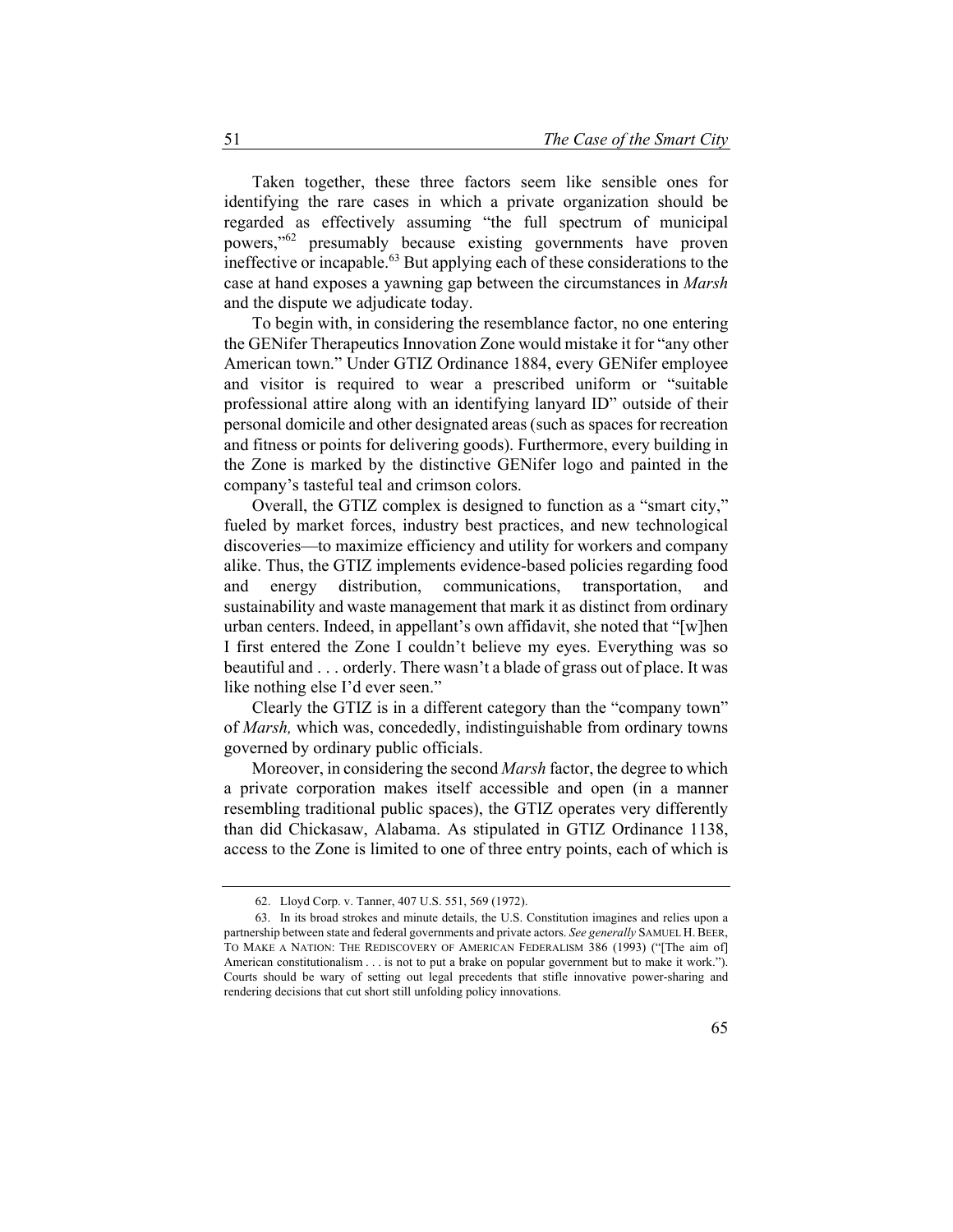staffed twenty-four hours a day by a uniformed GENifer employee who regulates traffic and ensures that entrants have proper authorization under Ordinance 2081.

Moreover, the GTIZ was developed out of a previously uninhabited geographic area and, as a result, it is a forty-five-minute drive to the nearest conventional town outside of the Zone.<sup>64</sup> No one stumbles into the GTIZ by accident. Indeed, the trial record shows that appellant took elaborate steps (abandoning her vehicle in the synthetic woodlands surrounding the GTIZ and hiking more than a mile past the designated entry points) in order to gain (illegal) access.

As the Court noted in *Marsh*, the "more an owner, for his advantage, opens up his property for use by the public in general, the more do his rights become circumscribed by the statutory and constitutional rights of those who use it."65 The inverse of this proposition is also true: private property owners can lessen their legal responsibilities by restricting access.66 In fact, the considered actions of the GTIZ's Board of Supervisors show that it took reasonable steps to limit public entry and demarcate the Zone as private territory not available to the uninvited. The fact that Ms. Durn forced her way into the privately held Zone, violating the terms of both the Commonwealth's public law creating Innovation Zones (CRS 4300) and the access Ordinance (2081) issued by the Board under this authority, does not make her entitled to exercise rights any more than an exuberant proselytizer might insist on a personal audience in a private home.<sup>67</sup>

The third and final element in the *Marsh* analysis may seem the most compelling in considering the case at hand. Don't the American people as a whole have a vested interest in creating an active, informed, and dynamic citizenry, and shouldn't this imperative incline us to extend First

<sup>64.</sup> Hackenstown is 53 miles from the nearest GTIZ entry point.

<sup>65</sup>*. Marsh*, 326 U.S. at 506.

<sup>66.</sup> The judicial test for whether an area or building is constitutionally protected "curtilage" under the Fourth Amendment is but one example of this proposition. *See* United States v. Dunn*,* 480 U.S. 294 (1987) (noting that the degree to which a private property owner has taken steps to conceal an area from public view is one of the elements for determining curtilage).

<sup>67.</sup> The fact that Ordinance 2081 authorizes visitors to the GENifer Innovation Zone (and the observation that school groups, business solicitors, and curious tourists have taken advantage of this policy) does not extinguish the privacy and property interests of GENifer Therapeutics. Private property does not "lose its private character merely because the public is generally invited to use it for designated purposes." *Lloyd Corp.*, 407 U.S. at 569.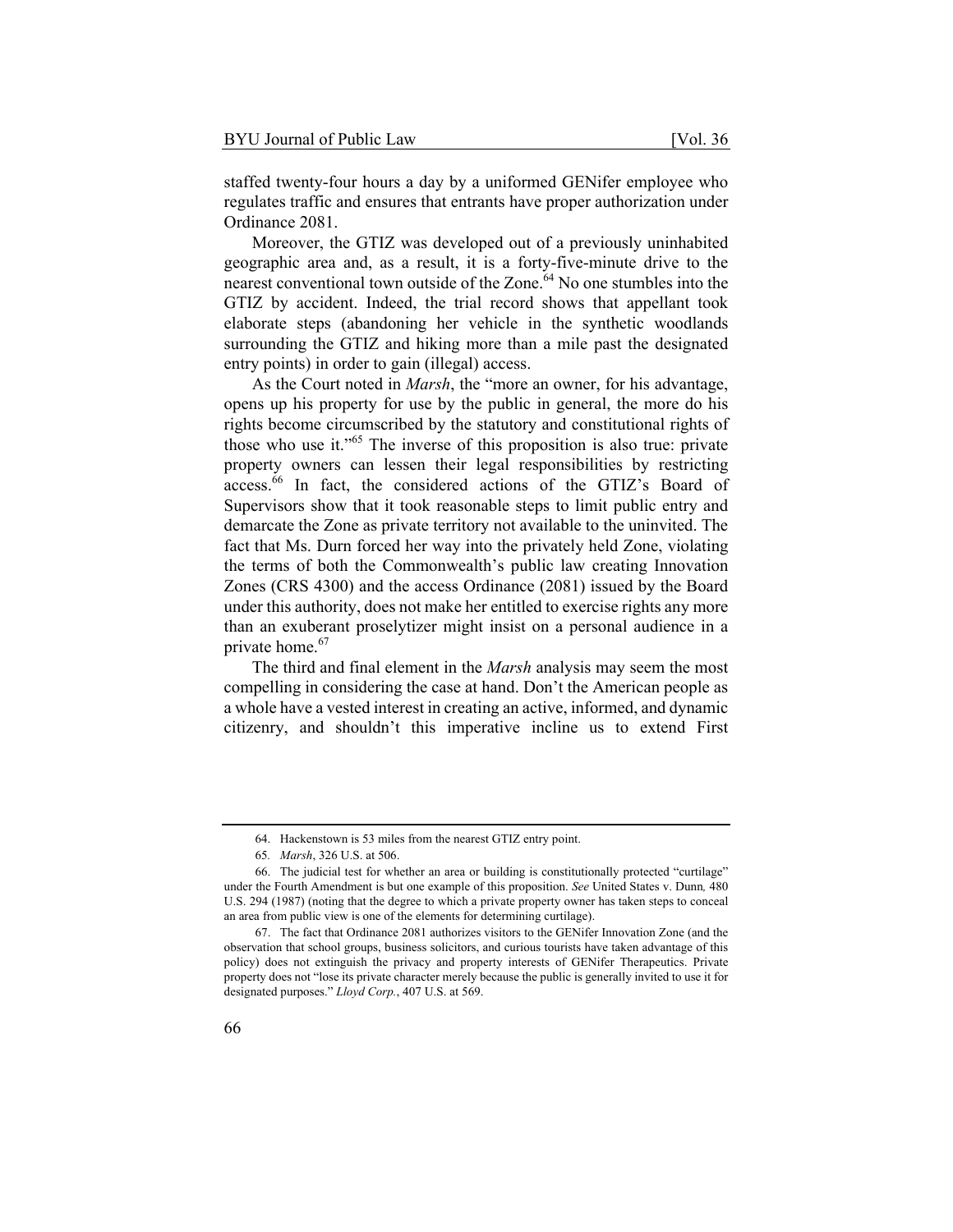Amendment rights to private as well as public organizations to ensure that our "channels of communication remain free"?<sup>68</sup>

But identifying and applying this interest requires further specification. The judiciary's general approach has been to recognize that private actors assume distinctive public responsibilities (and are therefore subject to constitutional limitations) when they perform a "public function."69 But such a function must be "traditionally the *exclusive*  prerogative of the State."70 While the GTIZ provides organized dispute resolution through its Justice Courts, public safety protection via its Zone Sherriff, and energy and infrastructure to its thousands of residents, none of these services can be regarded as "an activity that only governmental entities have traditionally performed."<sup>71</sup> After all, every day, millions of Americans rely on Alternative Dispute Resolution (ADR), seek protection from private security companies, and consume utilities furnished by nongovernmental corporations.

But even if one finds the public function argument inapplicable, we might consider a second, broader claim in ascertaining whether the public has an actionable interest in extending free speech and expression rights to the GTIZ. As my sister Truepenny seems to indicate, perhaps our national interest in free speech and expression (and all the public goods that come with it) is so compelling that courts can superimpose First Amendment protections whenever private entities sufficiently impact (and perhaps threaten) robust "channels of communication."

While presumably well-intentioned, this speech-impact approach is both inconsistent with existing case  $law<sup>72</sup>$  and faces inevitable problems of measurement and line drawing. Once we have thrown out the publicprivate distinction, how are we to determine which entities have sufficient sway on our political discourse and civic character to receive First Amendment protection? Is a privately held corner café that attracts a

<sup>68.</sup> See generally Abrams v. United States, 250 U.S. 616 (1919), for Justice Holmes's arguments about how free political communication is essential not just for individual "self-expression" but for wider "self-government." That said, we should note that courts are generally reluctant to compromise the rights of individuals for broader social purposes and benefits. *See, e.g.*, Wisconsin v. Yoder, 406 U.S. 205 (1972) (rejecting an argument that Amish children can be compelled to go to public school because the state has an interest in preparing citizens to "participate effectively and intelligently in our open political system").

<sup>69.</sup> Evans v. Newton, 382 U.S. 296, 302 (1966).

<sup>70.</sup> Rendell-Baker v. Kohn, 457 U.S. 830, 842 (1982) (quoting Jackson v. Metro. Edison Co., 419 U.S. 345, 353 (1974)); *see also* Lee v. Katz, 276 F.3d 550, 555 (9th Cir. 2002).

<sup>71.</sup> Manhattan Cmty. Access Corp. v. Halleck, 139 S. Ct. 1921, 1930 (2019).

<sup>72</sup>*. See, e.g.*, Prager Univ. v. Google LLC, 951 F.3d 991 (9th Cir. 2020) (rejecting the argument that the popularity and extensive usage of YouTube makes the private organization subject to the First Amendment).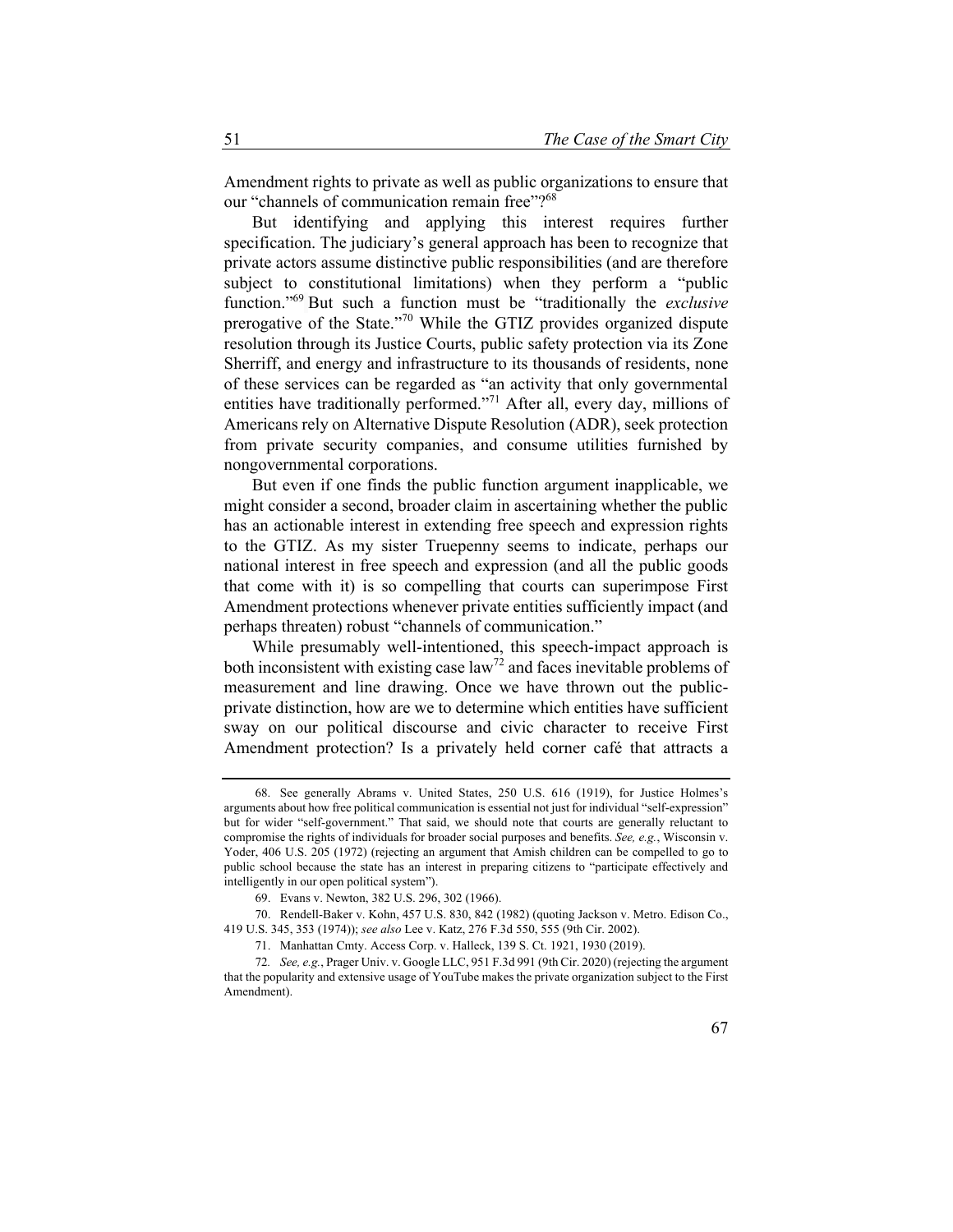politically passionate clientele more or less deserving of constitutional free speech than the Department of Motor Vehicles? How about a multinational biotechnology corporation committed to product innovation and securing returns to its investors? Is such an organization obligated to offer venues for free speech and religious expression (and where and how many?), even if it judges them to be distracting or even inimical to its central mission?

Another danger of extending *Marsh's* "public interest"<sup>73</sup> argument is that it offers only one, and a rather narrow, vision of a vibrant citizenry. While the employees of and visitors to the GENifer Therapeutics Innovation Zone are somewhat restricted in their movements and activities within the Zone, they are free to leave (both physically and virtually) when not at work. In our age of online communication, citizens have an almost endless variety of resources and forums for acquiring information and countless opportunities and platforms for sharing their ideas (so long as this shared communication does not violate any terms of employment, of course). Moreover, concerned employees of GENifer Therapeutics, and any other Commonwealth citizen, can petition lawmakers to revise the terms of CRS 4300, altering or even reigning in the powers of the Board of Supervisors and, perhaps, extending rights similar to those found in the First Amendment.

Finally, every employee and every concerned citizen has the ultimate freedom of choice: they can start their own business, find employment with a different company, or take up residence in a different state with a purportedly more friendly policy towards free speech and religious expression in private settings.

In all of this, we should not lose sight of Justice Louis Brandeis's reminder that a "state may, if its citizens choose, serve as a laboratory; and try novel social and economic experiments without risk to the rest of the country."74 The presence of such active laboratories is a sign of political health, not oppression, and they enhance the people's freedom so long as Americans can vote with their feet and ballots regarding the experiments they favor. The Commonwealth's creation of the GTIZ clearly falls within such a tradition, and the state's Innovation Zones should be allowed to develop further (without interference from courts) until the people abandon or alter them through the democratic policy process or their own private choices.

<sup>73.</sup> Marsh v. Alabama, 326 U.S. 501, 517 (1946).

<sup>74.</sup> New State Ice Co. v. Liebmann, 285 U.S. 262, 311 (1932).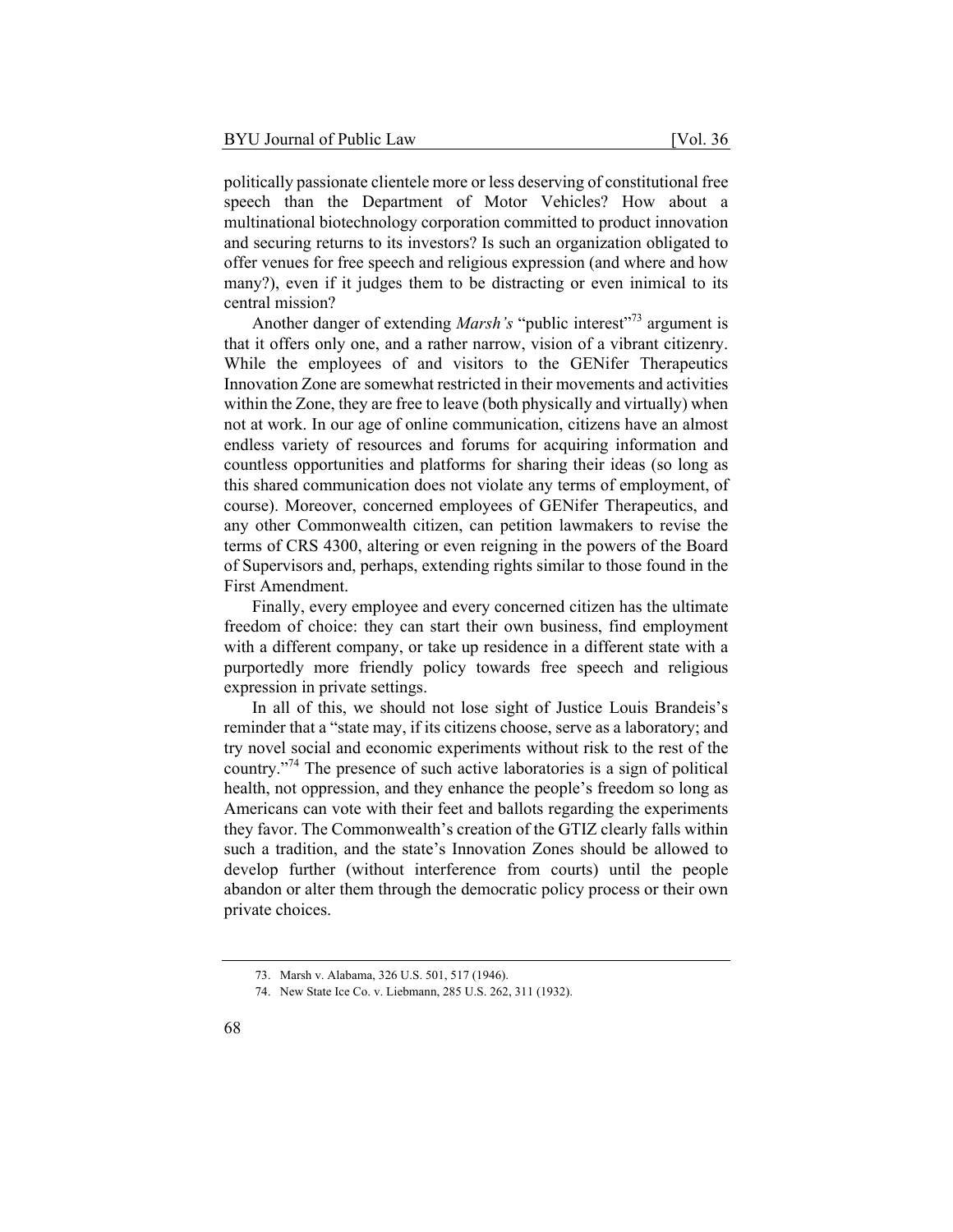Every free state worthy of the name requires a robust and freewheeling marketplace of ideas, opinions, and beliefs. But the environments for such debate and sharing of beliefs must be formed voluntarily by individual citizens, or provided to all by the government itself. Sharing one's speech and faith are the priorities of some but not all of the constituents of a free people. We do not advance the cause of liberty or republicanism by dictating a single vision of acceptable communication in the workplace, or by dogmatically insisting that individuals prioritize freedom of speech and religious exercise over other (and perhaps preferred) interests such as economic well-being or forming communities dedicated to self-expression through work.

For the reasons outlined above, I would rule in favor of the GTIZ Board of Supervisors and sustain both appellant's sanction and the Ordinance upon which it is based.

#### HANDY, J.

I am persuaded by my brother Justice Barry's analysis that the "longstanding precedent" of *Marsh* "pertains clearly" to the new facts at hand. If the GENifer Therapeutics Innovation Zone and its hand-picked Board of Supervisors is not the functional equivalent of a "companyowned town" then *Marsh* has lost all meaning and must be formally abandoned. However, with the possible exception of my sister Justice Truepenny, none of the opinions on this court signal a readiness to take this dramatic step.

That said, concluding that the GTIZ amounts to a state actor only addresses part of the constitutional puzzle before us. Even traditional state actors and institutions are not required to extend the guarantees of the First Amendment (and other civil liberties) indiscriminately across all government settings.

The courts have developed a so-called "public forum" doctrine to delineate three categories of public spaces in which First Amendment rights apply to differing degrees: traditional, nonpublic, and designated forums.75 While the case law defining these categories and applying their associated rules is somewhat muddled, one can fairly conclude that the "extent of the first amendment protection varies with the character of the property to which speakers seek access."<sup>76</sup>

<sup>75.</sup> Perry Educ. Ass'n v. Perry Local Educators' Ass'n*,* 460 U.S. 37 (1983).

<sup>76.</sup> Peter Jakab, *Public Forum Analysis After* Perry Education Association v. Perry Local Educator's Association*—A Conceptual Approach to Claims of First Amendment Access to Publicly Owned Property*, 54 FORDHAM L. REV. 545, 545 (1986).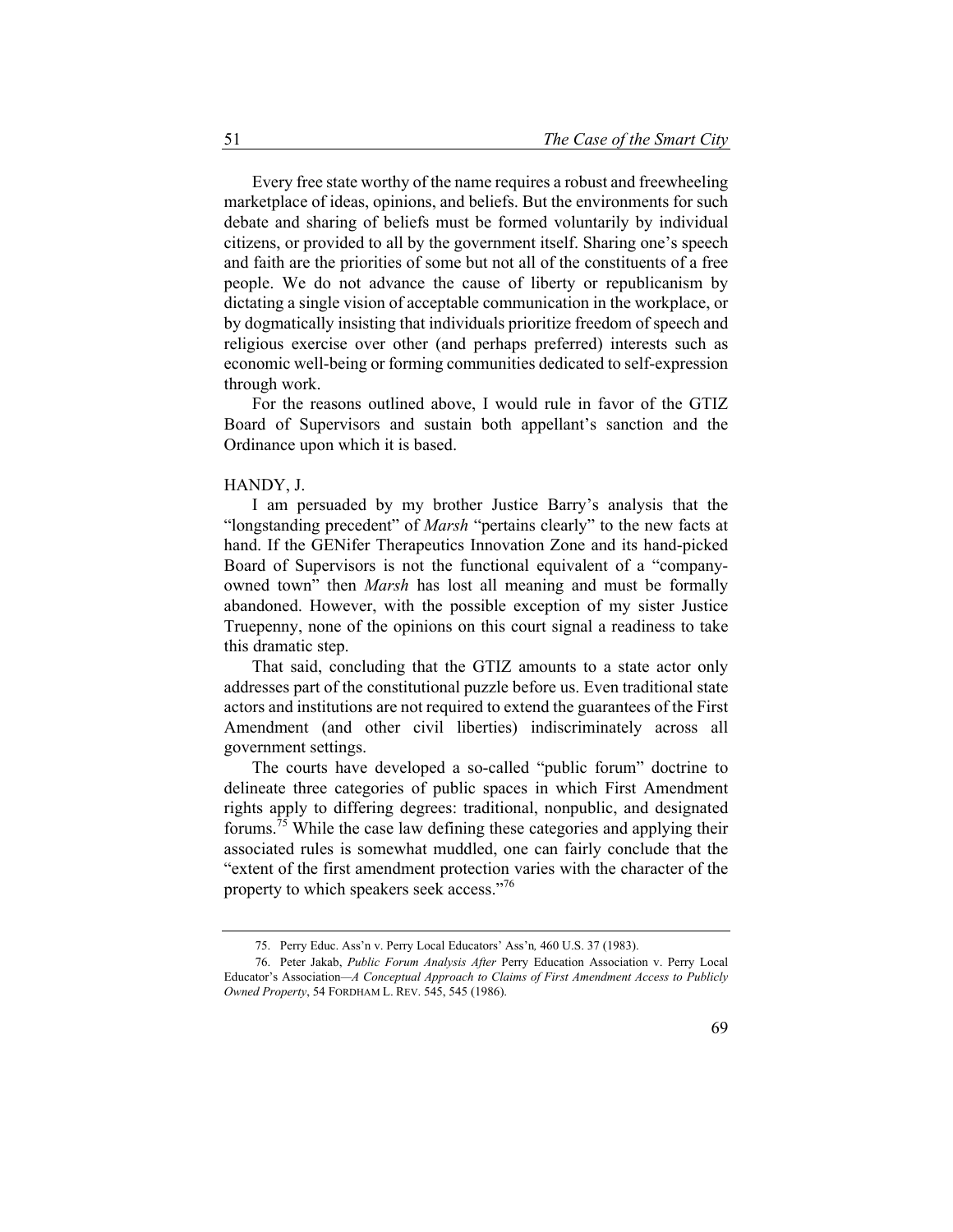In traditional public forums, "places which by long tradition or by government fiat have been devoted to assembly and debate, the rights of the State to limit expressive activity are sharply circumscribed."77 In such settings "a principal purpose  $\dots$  is the free exchange of ideas."<sup>78</sup> Therefore, government regulations of speech in these contexts must satisfy "strict judicial scrutiny"; that is, the restrictions must be "narrowly tailored to serve a compelling state interest" or they will be found unconstitutional.79

Nonpublic forums involve government "property which is not by tradition or designation a forum for public communication."80 Here the state "may reserve the forum for its intended purposes . . . as long as the regulation on speech is reasonable and not an effort to suppress expression merely because public officials oppose the speaker's view." Thus, applying this approach, *Greer v. Spock* upheld a regulation at the Fort Dix Army Base prohibiting "[t]he distribution or posting of any publication . . . without prior written approval."<sup>81</sup>

The third category, designated or limited forums, are, in essence, nonpublic forums that the government has chosen to open for public communication and speech (such as auditoriums, theaters, and meeting sites).<sup>82</sup> The government does not need to create such forums, but once it decides to dedicate a public space to an expressive purpose or function, it must grant First Amendment rights to those using it.

If one assumes that the GTIZ and its Board are effectively acting in a government capacity, how should we apply the foregoing forum analysis? Appellant Durn distributed her writings on the heavily used Zone walkways that resemble the sidewalks and streets that are at the very heart of the Court's conception of traditional public forums. As Justice Owen Roberts noted, "Wherever the title of streets and parks may rest, they have immemorially been held in trust for the use of the public and, time out of mind, have been used for purposes of assembly, communicating thoughts between citizens, and discussing public questions."83

One might well conclude, then, that appellant's First Amendment claims are at something of an apex since she occupied a physical space

<sup>77</sup>*. Perry*, 460 U.S. at 45.

<sup>78.</sup> Cornelius v. NAACP Leg. Def. Fund*,* 473 U.S. 788, 800 (1985).

<sup>79.</sup> Jakab, *supra* note 76, at 549.

<sup>80</sup>*. Perry*, 460 U.S. at 46.

<sup>81.</sup> Greer v. Spock, 424 U.S. 828, 831 (1976).

<sup>82.</sup> Jakab, *supra* note 76, at 549.

<sup>83.</sup> Hague v. Comm. for Indus. Org., 307 U.S. 496, 515 (1939).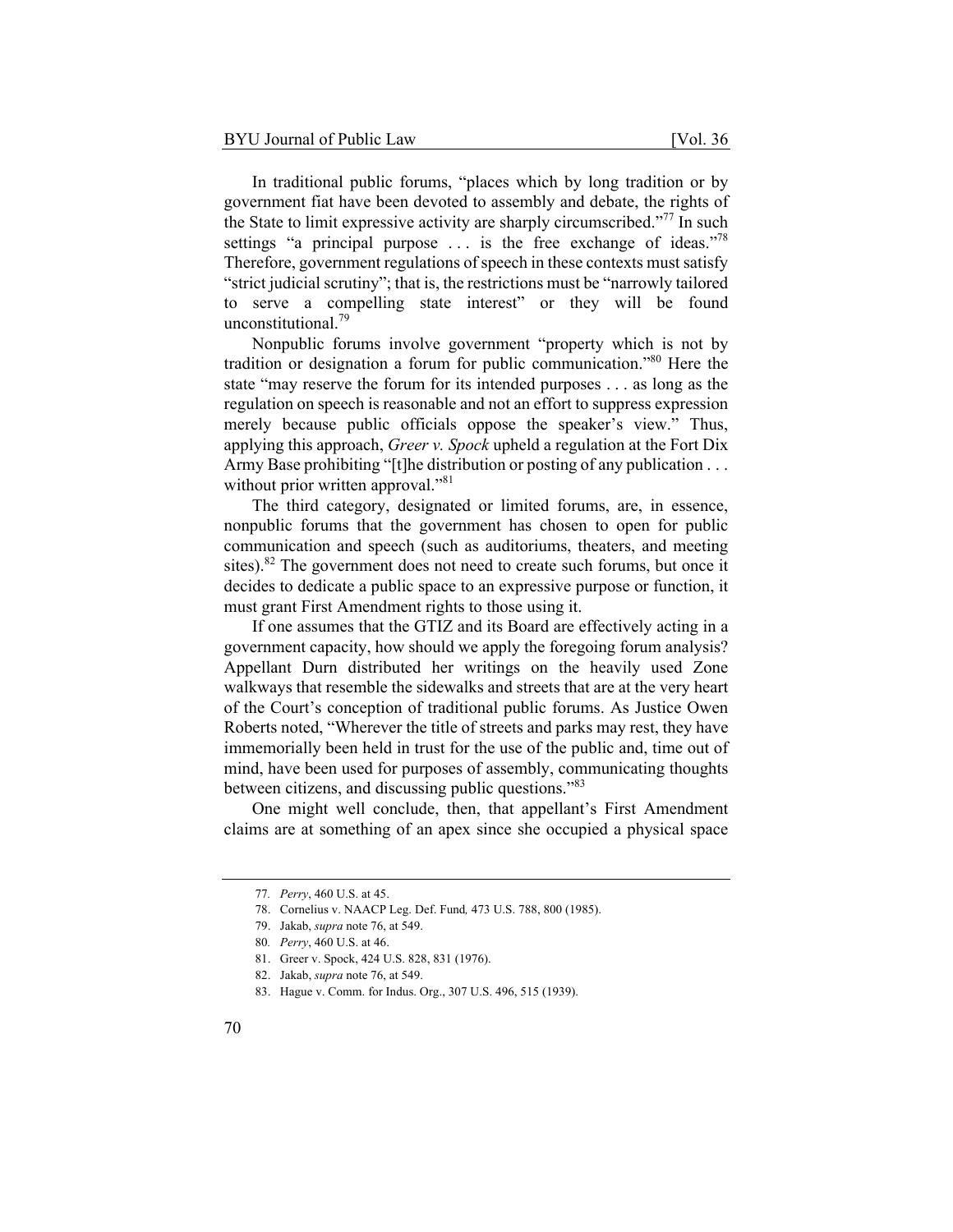that seems synonymous with *Hague's* "streets and parks" and the "sidewalks" at issue in *Marsh.*

But a closer look reveals that the "walkways" in the GTIZ actually assume a variety of carefully designated forms, and these distinctions should give us pause as we consider whether they fill the same role as the sidewalks and streets found in "any other American town." For example, the particular walkways appellant occupied are marked by the GTIZ Board with green stripes and clearly identified as "Commerce Paths"—the most efficient and direct routes between important points of business. These moving walkways are distinct from the static "Freight and Transport Paths" (marked in red) and "Recreation Paths" (blue) set aside for "leisure, sport, and gatherings." Furthermore, the GTIZ provides a number of parks, food courts, social hubs, and other designated areas for small group and larger gatherings. In any event, the motile, solar-powered, ergonomic Commerce Paths resemble *Marsh*-style, traditional sidewalks little more than an airport runway resembles a country lane.

So how does the established jurisprudence assist us in judging whether Durn's presence on the GTIZ's Commerce Paths placed her in a traditional, designated, or nonpublic forum—and then in determining what rights she retained in this context, and whether the government (Board) claims against her could overcome these liberty interests?

In *Cornelius v. NAACP Legal Defense Fund*, the Court set out the criteria it employs in identifying the nature of a government space and how much access it must grant with respect to speech forums.<sup>84</sup> Generally, *Cornelius* tells us, "the extent to which the Government can control access depends on the nature of the relevant forum."85 In determining whether government property should be recognized as a public forum, the Supreme Court has "looked to the policy and practice of the government to ascertain whether it intended to designate a place not traditionally open to assembly and debate as a public forum . . . . [and] the nature of the property and its compatibility with expressive activity to discern the government's intent."<sup>86</sup>

Furthermore, in those instances "where the principal function of the property would be disrupted by expressive activity, the Court is particularly reluctant to hold that the government intended to designate a public forum."87 Finally, the Court has "recognized that the location of

<sup>84.</sup> Cornelius v. NAACP Leg. Def. Fund*,* 473 U.S. 788 (1985).

<sup>85</sup>*. Id.* at 800.

<sup>86</sup>*. Id.* at 802.

<sup>87</sup>*. Id.* at 804.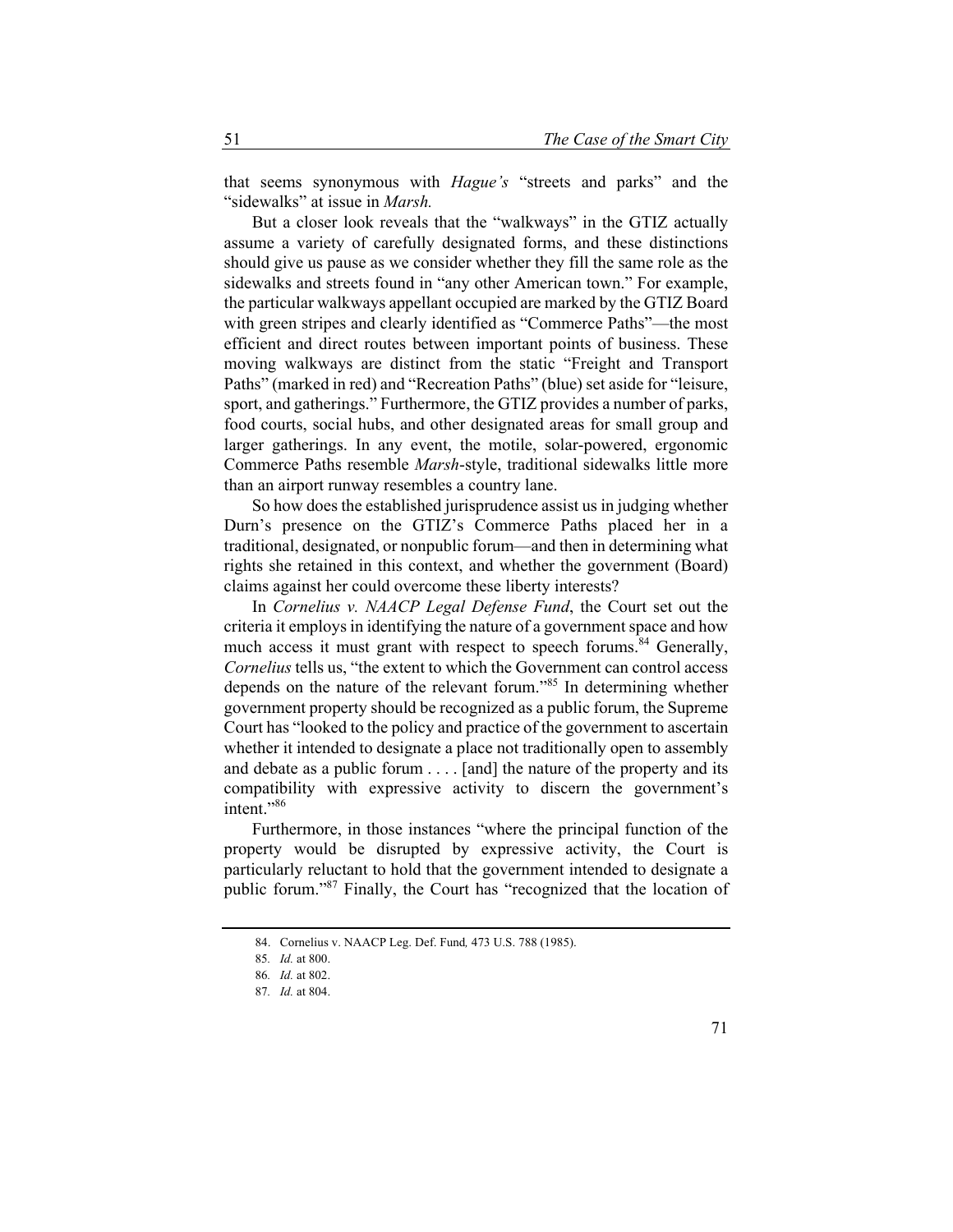property also has bearing because separation from acknowledged public areas may serve to indicate that the separated property is a special enclave, subject to greater restriction."<sup>88</sup>

If we stipulate that the GTIZ Board of Supervisors, at least in effect, occupies the shoes of the government in this case, we can also concede that they have taken some reasonable efforts to distinguish access to different spaces within the Zone. The Commerce Paths appellant occupied have a limited, functional purpose (to assist employees in expediently getting to work sites, other employees, and authorized Zone visitors), and are plainly designated by signs, symbols, and usage. At the same time, the GTIZ provides acknowledged public areas, including the recreational RejuvLands parks, buildings set aside for social gatherings, and the designated blue Recreation Paths.

Thus, the Board has attempted to restrict and demarcate how the Commerce Paths are used, and limit assembly and debate to other locations it deems more compatible with expressive activity. These actions are not only consistent with the guidelines set out in *Cornelius* and related cases, but they serve valuable interests. As the trial court record shows, among the individuals Ms. Durn detained (in her attempt to educate GENifer employees about her faith) was an on-duty Emergency Medical Technician on her way to a patient in distress. While the record stipulates that no harm befell the patient as a result of Ms. Durn's actions, these circumstances suggest that using the green Commerce Paths may not be an ideal choice for expressive purposes, particularly since so many superior alternatives are available. Stated bluntly, appellant's expressive activity undoubtedly "disrupted" the "principal function" of the Commerce Paths.<sup>89</sup>

In short, even granting that appellant has First Amendment rights in the GTIZ, she did not exercise them in a permissible constitutional forum. This judgment may strike some as too fine-tuned—a technicality that threatens the spirit of our commitments to free speech and religious exercise. But it is a judgment consistent with an established law that balances individual liberties and government responsibilities. Appellant's possible ignorance about the availability of alternate spaces for exercising her rights is no defense, particularly since the GTIZ Ordinances are compiled and made public.

For these reasons, I would rule in favor of appellant Durn on the question of whether the GTIZ and its Board is subject to the First

<sup>88.</sup> Int'l Soc'y for Krishna Consciousness, Inc. v. Lee, 505 U.S. 672, 680 (1992).

<sup>89</sup>*. Cornelius*, 473 U.S. at 804.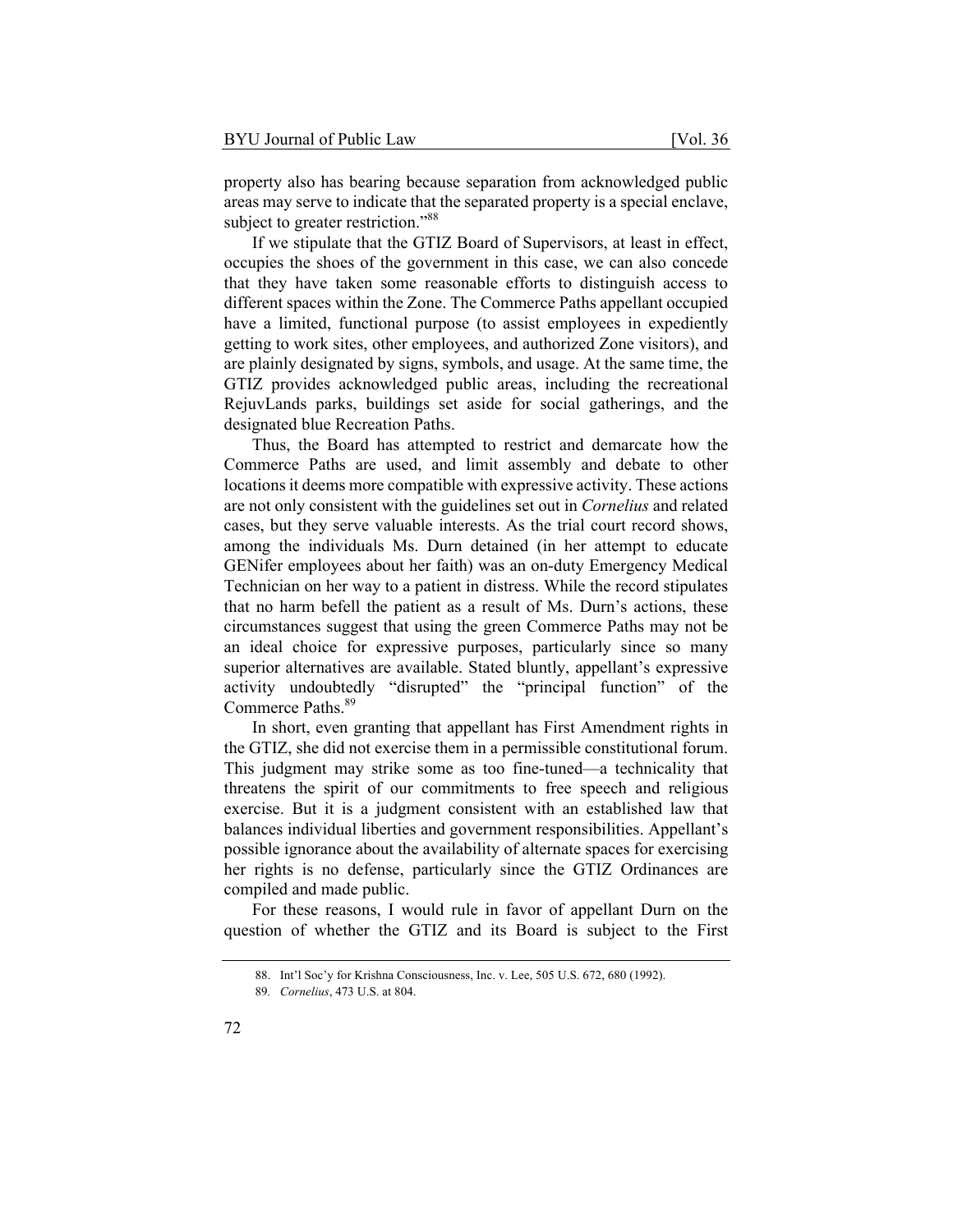Amendment, but find in favor of appellee insofar as its actions are consistent with a reasonable policy of directing speech and expression to suitable public and designated forums.

#### ANDERSON, J.

My brother Handy resolves this matter by turning to a full-blown forum analysis. Some future case may well occasion this inquiry, but it is unnecessary today.

Whatever else it may be, the GENifer Therapeutics Innovation Zone is a functioning town with sidewalks, streets, parks, and public gathering spaces, notwithstanding any market-tested and obfuscating corporate labels. These spaces are subject to First Amendment protections that cannot be abridged by those who govern the town, viz., the GTIZ Board and its agents.

The Board's Ordinance 2081 is written in such blanket terms (applying to anyone not contractually affiliated with GENifer Therapeutics) that it limits free speech across the entire Zone to those who can obtain "written permission" in advance. Such a restriction runs afoul of established case law and enduring constitutional principles.

In *Hague v. Committee for Industrial Organization,* the Court ruled that a Jersey City ordinance barring "public assembly in the streets or parks of the city without a permit from the Director of Safety" effectively "abridged or denied" the rights of the people "to use the streets and parks for communication of [their] views."<sup>90</sup>

Subsequently, in *Marsh*, the Court affirmed that

neither a State nor a municipality can completely bar the distribution of literature containing religious or political ideas on its streets, sidewalks and public places or make the right to distribute dependent on a flat license tax or permit to be issued by an official who could deny it at will. $91$ 

Ordinance 2081 clearly violates the rule set out in *Hague*, *Marsh*, and numerous other cases: broad permit restrictions on speech and assembly are presumptively unreasonable and invalid.

For this reason, I would rule in favor of appellant Durn on the question of whether the GTIZ and its Board is subject to the First and Fourteenth Amendments and strike down Ordinance 2081 as unconstitutional on its

<sup>90.</sup> Hague v. Comm. for Indus. Org., 307 U.S. 496, 498 (1939).

<sup>91.</sup> Marsh v. Alabama, 326 U.S. 501, 504 (1946).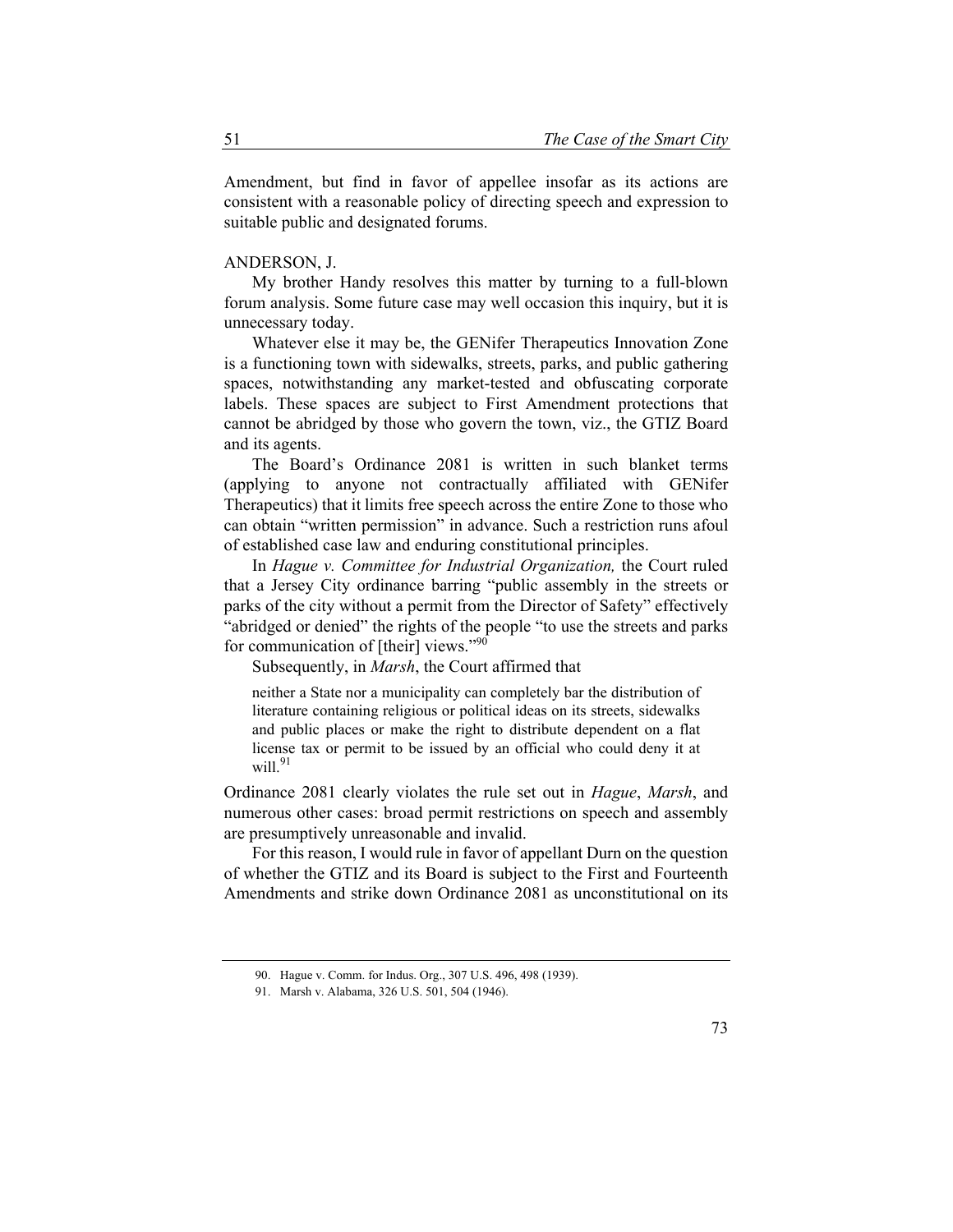face. The measure crimps the free speech and religious exercise liberties of any nonauthorized visitor in its powerful and clumsy grasp.<sup>92</sup>

#### KALDEN, J.

I agree with my colleague Justice Friedman, that the analogy between *Marsh* and the present case is strained at best. The GENifer Innovation Zone does not obviously resemble the 1940s company town of Chickasaw, or, indeed, any other conventionally governed municipality. The GTIZ's distinctive aesthetic, design, operations, and raison d'etre are unusual if not unique.

Consider in this regard that a resident in the GTIZ stays in the Zone for an average of only thirty-eight months before transferring to another city or work site. In contrast, in the nearest traditional municipality, Hackenstown, most inhabitants reside for life. The GTIZ is an environment in which science and product innovation, productivity, and boosting profits serve as the centripetal forces that bring employees together (but only for a time). Hackenstown's citizens, in comparison, remain in and contribute to their community for any number of reasons including pride of place, civic and family ties, and a love of heritage, however they define it. The residents of the GTIZ have a more transitory and transactional relationship with the Board of Supervisors, undercutting the claim that it serves as their de facto government.

Beyond these points, the contention that the GTIZ resembles a traditional municipality is belied by another observation: its powers are merely granted and contingent. If the GTIZ and its Board exercised actual political authority, they could claim an irreducible "monopoly of the legitimate use of physical force within a given territory."<sup>93</sup> But the GTIZ Board possesses no true and indissoluble monopoly over *any* government function or operation. Indeed the GTIZ exists and persists solely because of the authority and support of the Commonwealth legislature, governor, and electorate. Even after its creation, the Board remains dependent on these fonts of power; its existence can be revoked at the whim of the

<sup>92.</sup> The specific analysis in my opinion makes it unnecessary to consider whether the regulation in question, GTIZ Ordinance 2081, is so broad in its scope that it raises issues, on its face and in application, about the judicial doctrines of due process, overbreadth, and vagueness. *See* United States v. Stevens, 559 U.S. 460 (2010) (finding a prohibition on depictions of animal cruelty to be unconstitutionally overbroad); Coates v. City of Cincinnati, 402 U.S. 611 (1971) (finding a city ordinance violated constitutional standards of due process due to its vagueness); Keyishian v. Bd. of Regents of the Univ. of N.Y., 385 U.S. 589 (1967) (requiring state employees to renounce Communism was unconstitutional in its overbreadth and vagueness).

<sup>93.</sup> MAX WEBER, FROM MAX WEBER: ESSAYS IN SOCIOLOGY 78 (H.H. Gerth & C. Wright Mills eds., 1958) (italics removed).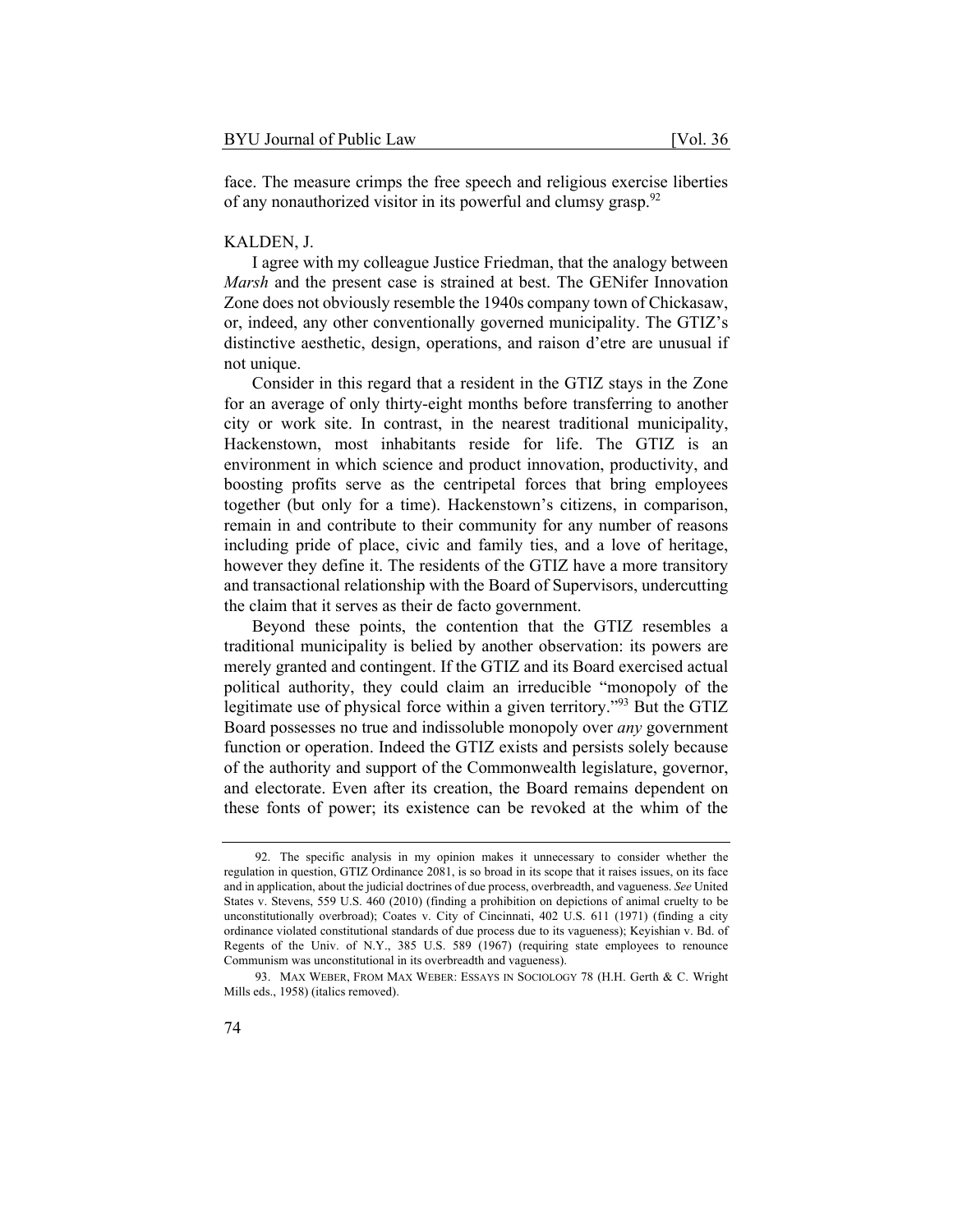General Assembly. Traditional municipalities, in contrast, can point to a founding, a history, and a popular legitimacy independent from an act of legislative willpower.

But while I find myself unmoved by the argument that the GTIZ is indistinguishable from the company town in *Marsh* (and conventional governing bodies), the Commonwealth's hand-in-glove relationship with the Zone may still create state action that allows appellant to prevail.

As the Supreme Court has concluded in other contexts, state action may be implicated by the cooperation or passivity of the state in superintending (or permitting) the actions of private parties or entities.<sup>94</sup> To cite just one example, *Burton v. Wilmington Parking Authority* held that a racially discriminatory private restaurant (the Eagle Coffee Shoppe) leasing space from a state authorized agency (the Wilmington Parking Authority) was subject to the protections of the Equal Protection Clause of the Fourteenth Amendment.<sup>95</sup> The City of Wilmington created the Authority through legislation and then tacitly supported its commercial partnership with the Eagle Coffee Shoppe, thereby "insinuat[ing] itself into a position of interdependence" and making the state a "joint participant" in the discriminatory activity.<sup>96</sup> As the Court summarized, "By its inaction, the Authority, and through it the State, has not only made itself a party to the refusal of service [to Black customers], but has elected to place its power, property and prestige behind the admitted discrimination."97 The state's entanglement with the Eagle Coffee Shoppe extended the Fourteenth Amendment's legal roots to an admittedly private organization not otherwise subject to the state action doctrine.

Indeed, a close reading of *Marsh* reveals a similar relationship in play. Justice Black's majority opinion concluded by noting that the private property claims of the Gulf Shipbuilding Corporation were overcome by the state's involvement in "permitting a corporation to govern a community of citizens so as to restrict their fundamental liberties" and the state's attempt "to impose criminal punishment" on Marsh through the Alabama justice system.<sup>98</sup> "[A] state statute ... which enforces such action by criminally punishing those who attempt to distribute religious

<sup>94</sup>*. See generally* Edmonson v. Leesville Concrete Co., 500 U.S. 614 (1991) ("Although the conduct of private parties lies beyond the Constitution's scope in most instances, governmental authority may dominate an activity to such an extent that its participants must be deemed to act with the authority of the government and, as a result, be subject to constitutional constraints." *Id.* at 620.).

<sup>95.</sup> Burton v. Wilmington Parking Auth., 365 U.S. 715 (1961).

<sup>96</sup>*. Id.* at 725.

<sup>97</sup>*. Id.*

<sup>98.</sup> Marsh v. Alabama, 326 U.S. 501, 509 (1946).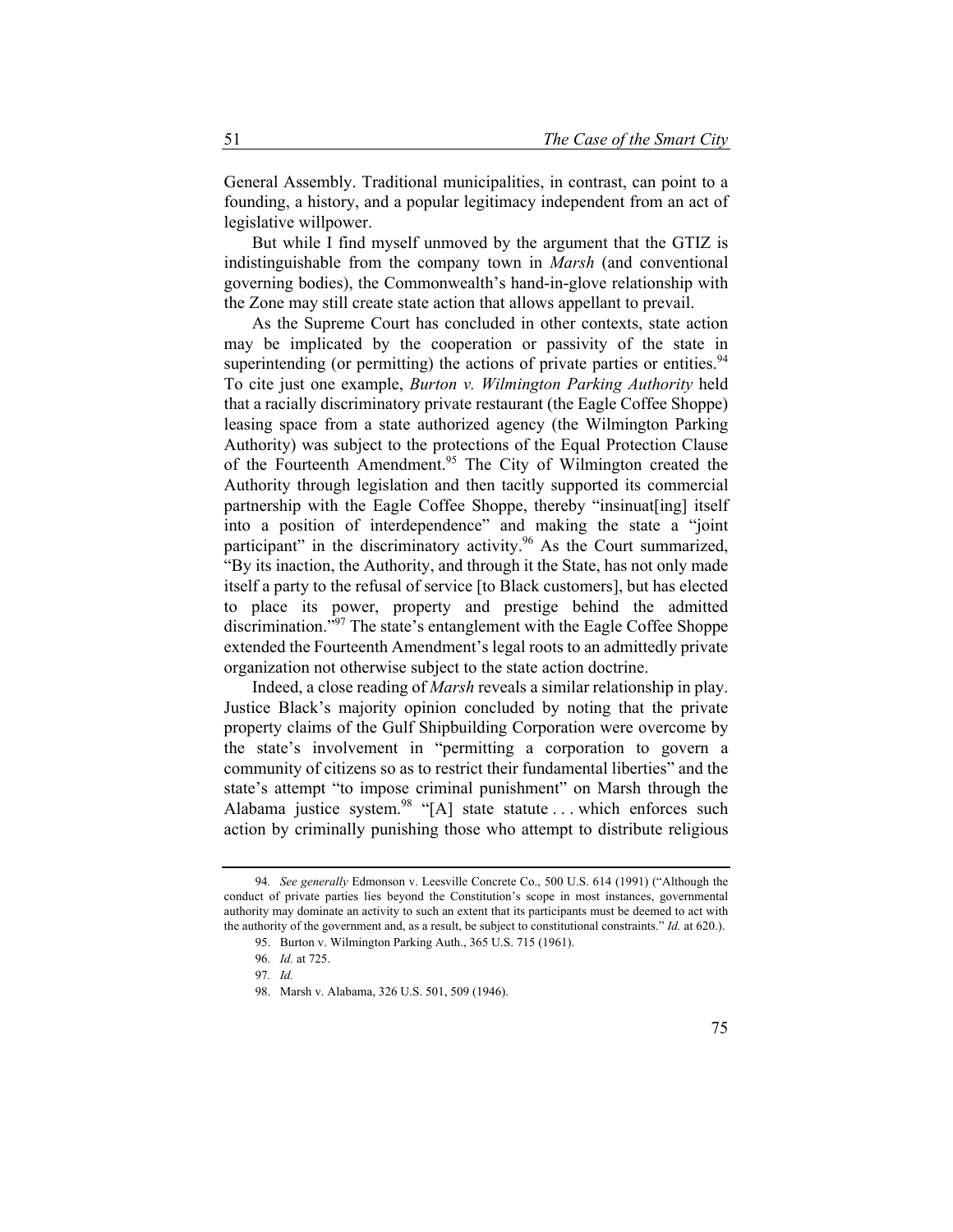literature clearly violates the First and Fourteenth Amendments to the Constitution."<sup>99</sup>

Moving to the present case, we might note that the Commonwealth has always had an intimate legal relationship with the GTIZ. The Commonwealth General Assembly and Governor Holland authorized the creation of Innovation Zones through legislation and then approved the specific GENifer Therapeutics Zone application. Today the Commonwealth receives millions of dollars in tax revenues from the GTIZ and accepts criminal cases coming out of the Zone that exceed the jurisdiction of its Justice Courts. But for the deliberate acts and continued support of government, the GTIZ would neither exist nor persist.

At the same time, the scope of the Commonwealth's delegation of authority under CRS 4300, Section 14 is comprehensive, extending to all "the powers and duties of a Board of County Commissioners, [but] the exercise of which supersede similar powers held by the county government in which the Innovation Zone is located." Thus, notwithstanding the statutory basis for the Zone, the law's sweeping cession of power to the GTIZ's governing Board might plausibly distance subsequent corporate activities from the initial governmental authorization, creating a kind of legal circuit breaker to state action claims.

The courts have been reticent "to fashion and apply a precise formula" for recognizing when the state's responsibilities under the Fourteenth Amendment work their way into private parties benefitting from state action, inaction, enforcement, or complicity.<sup>100</sup> It is a genuine challenge "to define the boundary between public and private spheres in a world of overlapping interests and roles."101 Especially where private entities "perform public functions with government-sanctioned authority, it is not easy to identify where the government domain ends and the private domain begins for purposes of constitutional law."<sup>102</sup>

Thus, the question of whether the Commonwealth has placed sufficient "power, property and prestige behind" the GTIZ's alleged violation of First and Fourteenth Amendment rights is one that requires thorough and careful review. Since this specific issue was not vetted by the courts below, I would remand this case for briefing and reargument, and any further proceedings to be had as may be just under the circumstances.

<sup>99</sup>*. Id.* at 508.

<sup>100</sup>*. Burton*, 365 U.S. at 722.

<sup>101.</sup> Fee, *supra* note 8, at 572.

<sup>102</sup>*. Id.*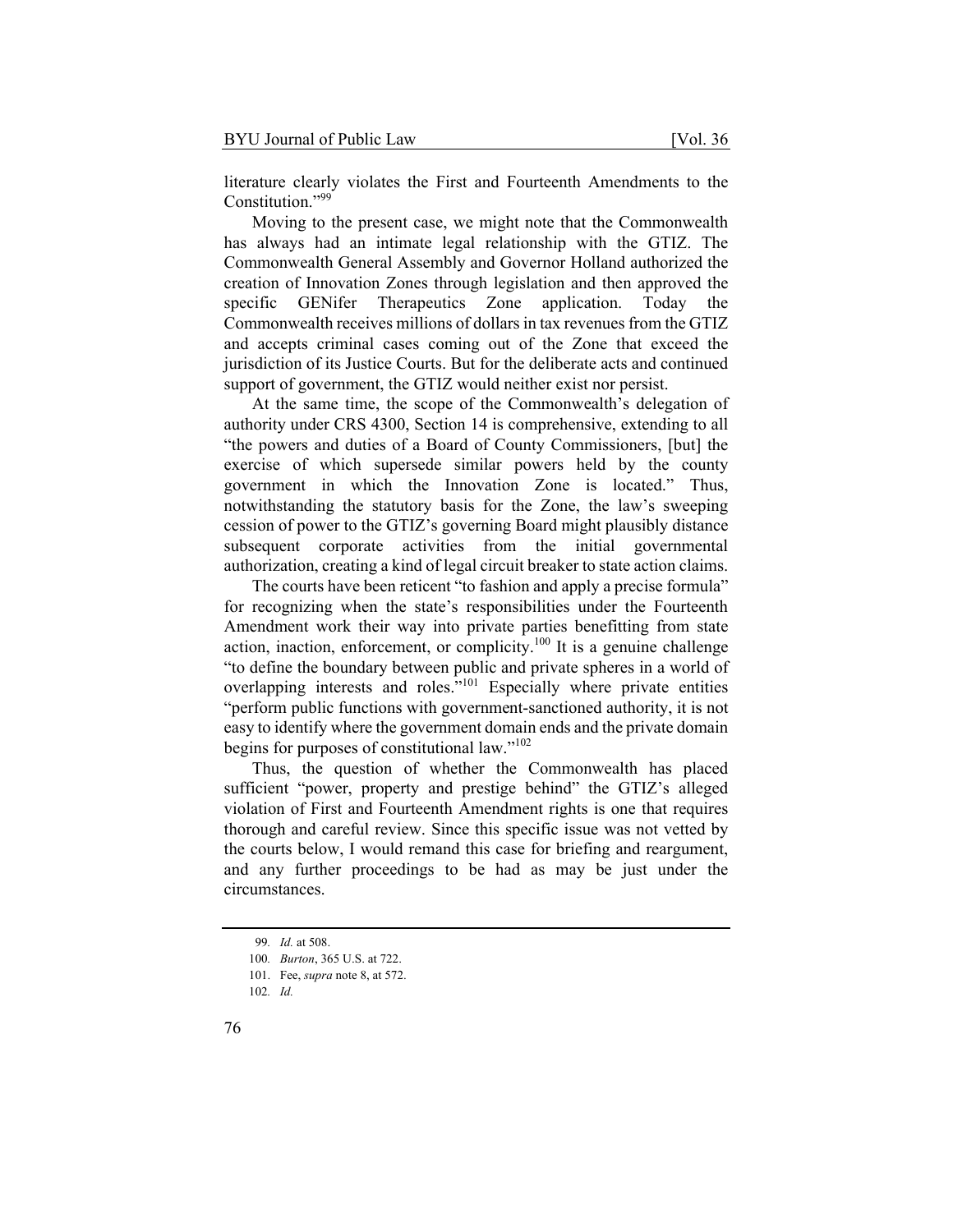### TRUEPENNY, J.

I find myself on a deeply divided court. I count two votes (Justices Barry and Anderson) for appellant Durn and two votes (Justices Friedman and Handy) for appellee, the GTIZ Board of Supervisors. Justice Kalden occupies still another position in declining to offer a judgment beyond ordering the court below to hear argument on the question of whether the Commonwealth's ongoing "entanglement" with the GTIZ is sufficient to extend constitutional responsibilities under the Fourteenth Amendment to the Board of Supervisors. Across the court's various opinions, I can identify few points of convergence in applying doctrine or judging the merits.

But while my learned and able colleagues engage the issues at hand with different emphases and readings of law, they appear quietly unified on one important point: the liberty interests in the Constitution's First and Fourteenth Amendments should be construed in a crabbed manner, recognizing these rights only in the context of government authority. In the prevailing view, a conscientious jurist attempting to apply the Constitution's Bill of Rights cannot disentangle civil liberties from the state's claims to rule. Debates about "state action," and how far it extends to private entities, are still conversations that place individual freedom in a zero-sum struggle with official power to, for example, regulate religious expression or communication about matters of faith.

I come to this case with another perspective. It is high time that the words of the First Amendment be construed not as contingent limits on government action but as broad and affirmative grants to the people. We should follow the example of one of my brother Friedman's vaunted laboratories of democracy, starting with the assumption that every person "may freely speak, write and share his or her sentiments on all subjects, being responsible for the abuse of this right. $10^{103}$  Such an approach places a presumption on public liberty and a prejudice against its encroachment or diminution.

In contrast, our current First Amendment jurisprudence typically begins by identifying valid exercises of government power and then balancing this authority against constructed, elaborate, and somewhat defensive accounts of why free speech and religious expression are good for political communities. In this conception, rights can only gather in the gaps or interstices of the state's authority, however it is defined.

<sup>103.</sup> CAL. CONST. art 1, sec. 2.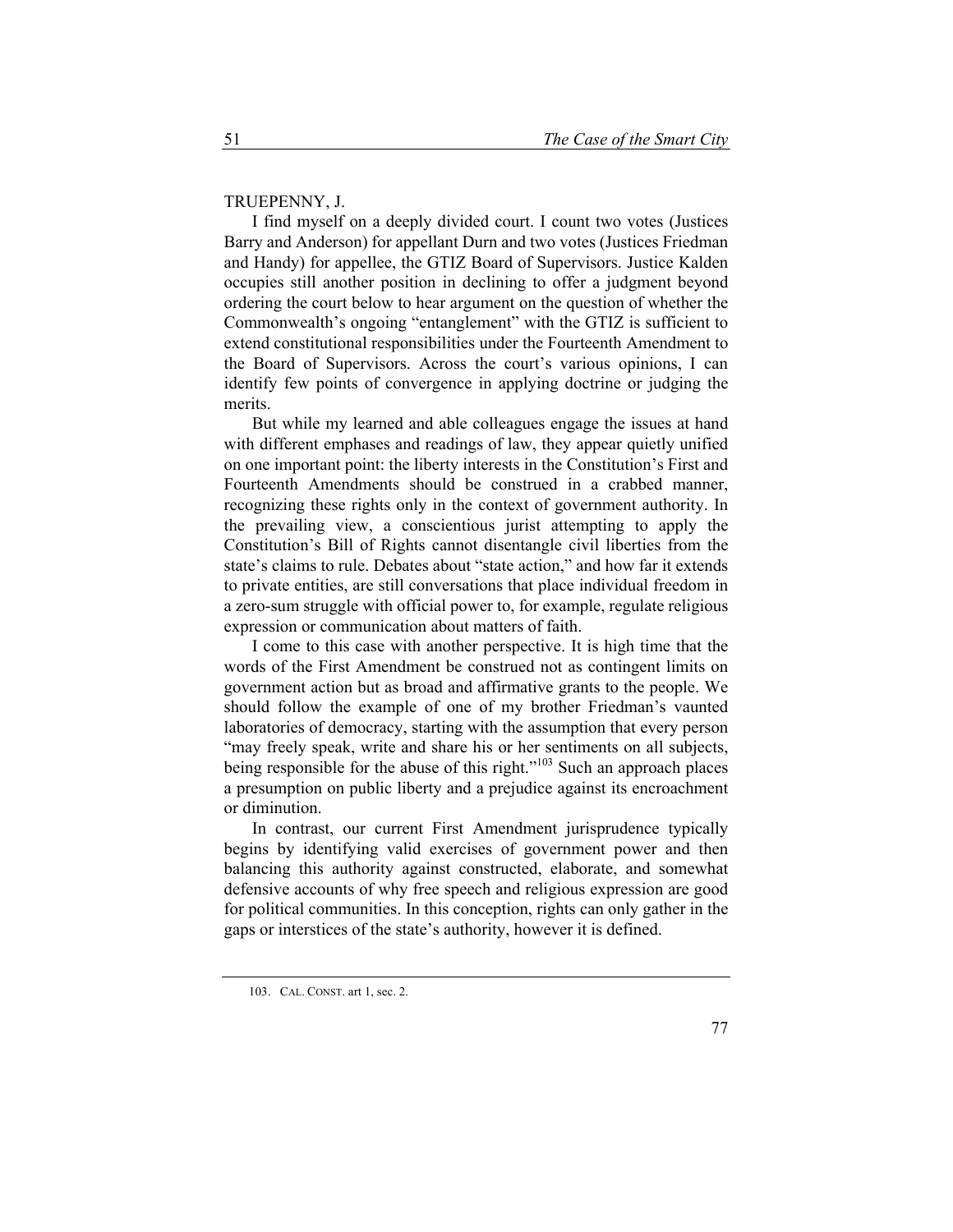Instead, we must place We the People and their liberties in the driver's seat, requiring governments, elected officials, and private organizations to explain why any impingements on fundamental rights of individual expression are essential to good governance and healthful political communities.

This shift may strike some as subtle, but it has important and even transformative implications. In addition to putting liberty (and the people) first and power (and government) second, this democratic and affirmative understanding of the First Amendment elides the distinction between public and private restrictions on expressive freedom, a division that is often difficult to sustain (as the different judgments of my brothers and sisters on this court make clear). A citizen journalist hoping to write about municipal corruption on an online forum—and the public that consumes her work—does not care if the story is killed by a local official's instructions or the private host's willful editorial decision (or automatic selection algorithm).<sup>104</sup> But under our existing law, constitutionally protected free speech only finds a foothold where the "*government* . . . intentionally open[s] the property for public discourse."<sup>105</sup> Again, such an orientation makes the state's decisions the driver of our freedom, rather than the other way around.

Whatever its failings and limitations, the proverbial marketplace of ideas needs a lively and accessible space for banter, barter, exchange, and riposte. But in this century this venue is more likely to assume the form of electronic discussions hosted by private businesses rather than quaint brick and mortar squares in the center of town.<sup>106</sup> Regardless of ownership and irrespective of their particular physical or digital contours, these spaces do not grant or facilitate the rights of a free people like rented rooms; instead, they follow and accompany these rights—like footprints or shadows.

<sup>104</sup>*. See* Curtis J. Berger, *Pruneyard Revisited: Political Activity on Private Lands*, 66 N.Y.U. L. REV. 633, 655–59 (1991) (arguing that the public-private distinction is irrelevant in determining whether a space possesses the characteristics of a traditional public forum).

<sup>105.</sup> Prager Univ. v. Google LLC, 951 F.3d 991, 999 (9th Cir. 2020) (emphasis added).

<sup>106.</sup> My proposed jurisprudential shift is certainly at odds with some existing First Amendment decisions. *See, e.g.*, *Prager*, 951 F.3d 991 ("a private entity hosting speech on the Internet is not a state actor." *Id.* at 997.); Howard v. America Online Inc., 208 F.3d 741 (9th Cir. 2000); Manhattan Cmty. Access Corp. v. Halleck 139 S.Ct. 1921 (2019) ("[M]erely hosting speech by others is not a traditional, exclusive public function and does not alone transform private entities into state actors subject to First Amendment constraints." *Id.* at 1930.). But it is consistent with another line of cases recognizing that liberty interests regularly affect and even trump claims regarding private property and economic development. *See, e.g.*, Heart of Atlanta Motel, Inc. v. United States, 379 U.S. 241 (1964) (reviewing the argument that "in order to assure that the institution of private property serves the end of individual freedom and liberty it has been restricted in many instances." *Id.* at 285.).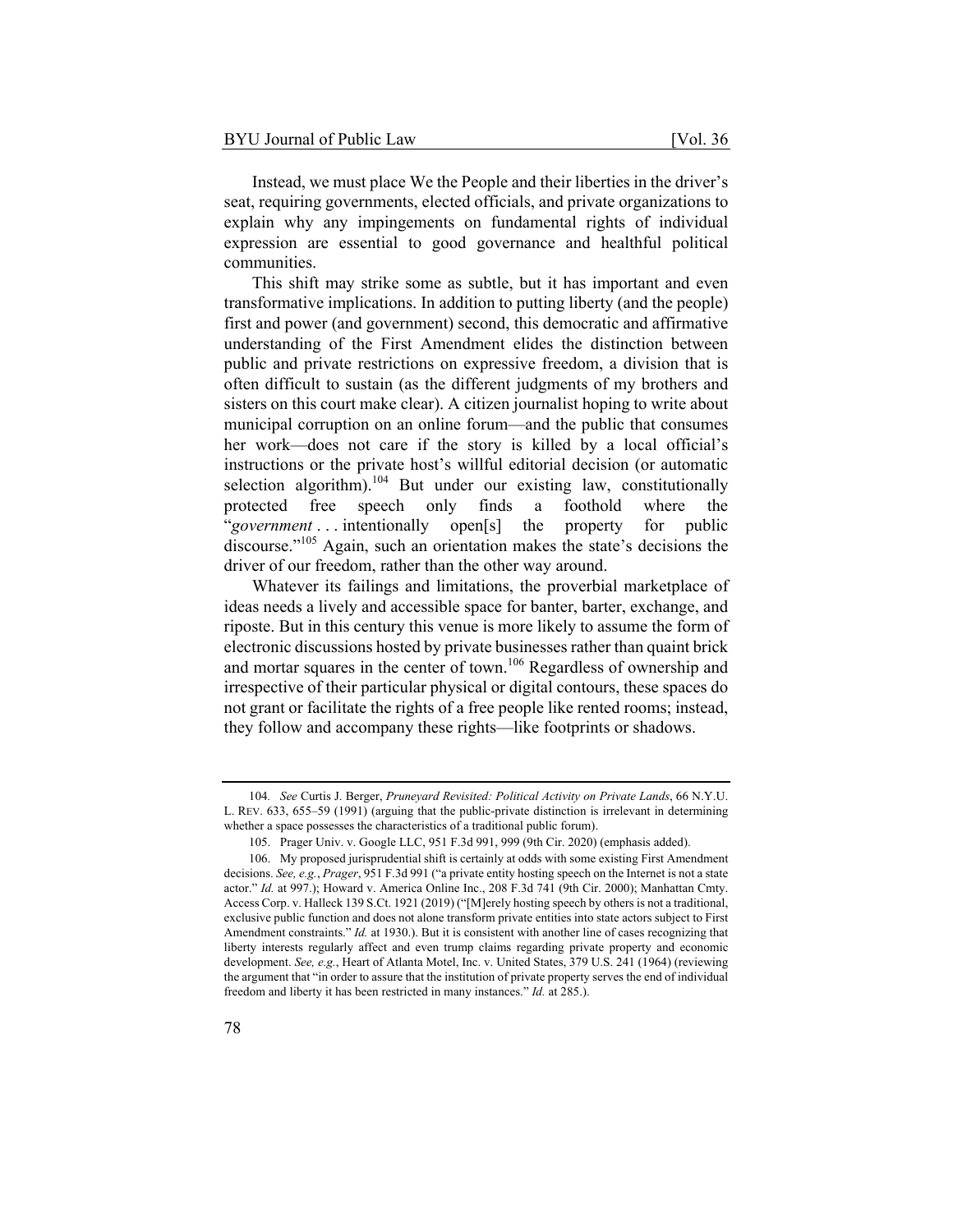My brother Friedman's meticulous, eloquent, and ultimately wrongheaded opinion encourages the members of this court to consider how different readings of constitutional law give rise to different visions of an engaged and "vibrant citizenry." I applaud this exercise. But he sketches a portrait of an atomistic public, furtively acquiring information and ideas necessary to build a healthy democracy in whatever territory remains after government powers and private market forces have filled their claims.

I would instead start with the touchstone of the People's rights and the ingredients necessary for our individual autonomy and collective civic health.<sup>107</sup> One of these ingredients is surely our innate right to selfexpression with regards to politics, religion, and conscience—a right that can only be infringed upon with the narrowest and most convincing rationale. A model of affirmative and popular liberty is the true basis for an empowered electorate and a democracy populated with fully realized human beings.

In addition to erasing the public-private divide respecting restrictions on free expression, an affirmative reorientation of the First Amendment invites us to consider liberty not just in its philosophically "negative" sense (the absence of constraints or barriers) but in its "positive" and communal dimensions. This shift recognizes the inextinguishable

wish on the part of the individual to be his own master . . . to be a subject, not an object; to be moved by reasons, by conscious purposes, which are my own . . . above all, to be conscious of myself as a thinking, willing, active being, bearing responsibility for my choices and able to explain them by references to my own ideas and purposes. I feel free to the degree that I believe this to be true, and enslaved to the degree that I am made to realize that it is not.<sup>108</sup>

Such an empowering, "self-directed," and almost psychological understanding of the First Amendment encourages courts, elected officials, and citizens alike to reflect and act upon their respective and complementary roles in nurturing, preserving, and responsibly exercising liberty. For example, the judiciary might use this new framework to rethink the ways in which "hate speech" or unconstrained corporate spending can threaten or dilute the citizenry's collective capacities to be willfully choosing subjects, rather than emphasizing any single individual's prerogatives and privileges. Legislatures, on the other hand, may rightfully feel the weight of an

<sup>107</sup>*. See* JOHN HART ELY, DEMOCRACY AND DISTRUST: A THEORY OF JUDICIAL REVIEW 87 (1980) (arguing for "a participation-oriented, representation-reinforcing approach to judicial review"). 108. ISAIAH BERLIN, LIBERTY: INCORPORATING FOUR ESSAYS ON LIBERTY 178 (Henry Hardy ed., 2002).